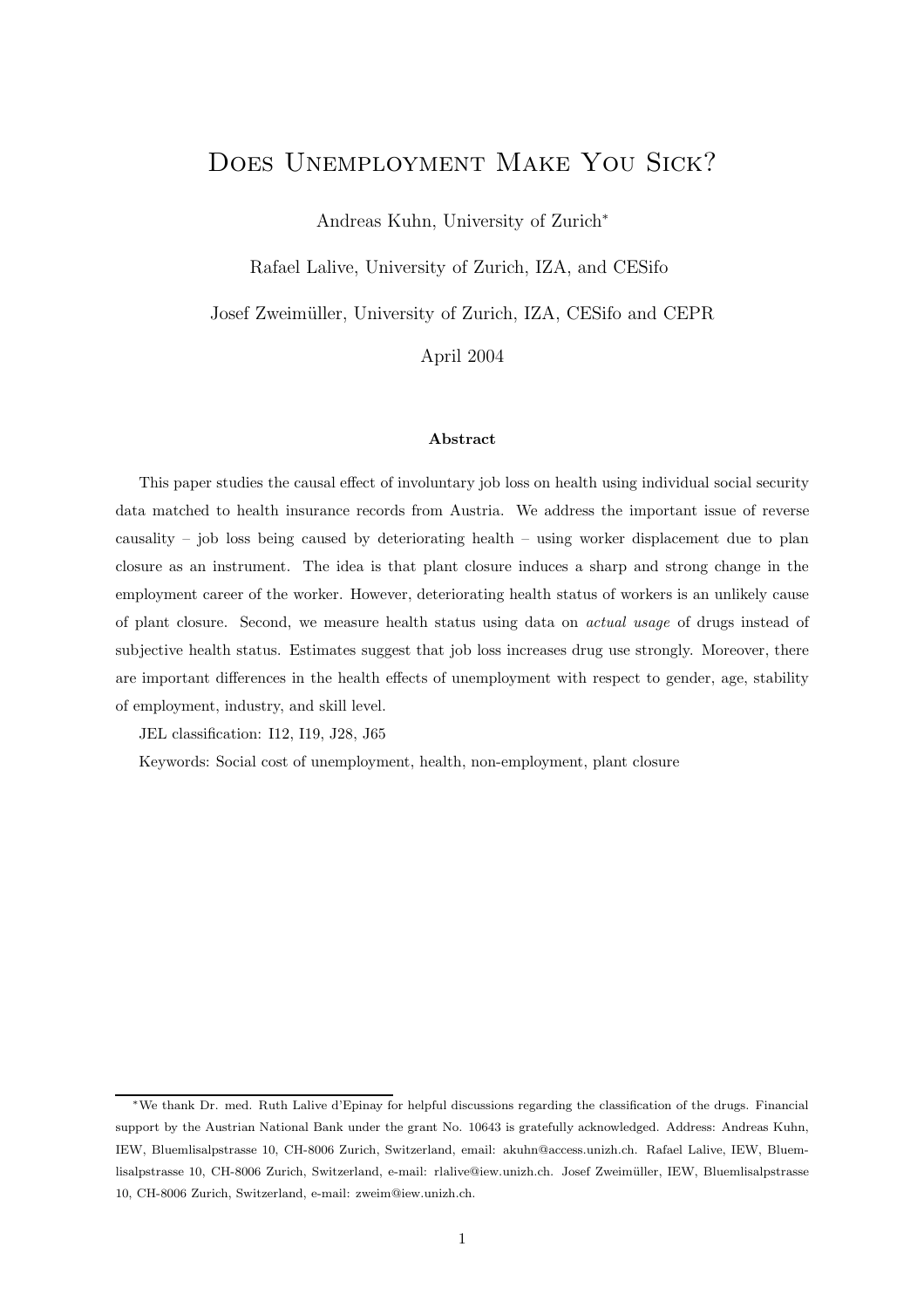"Persistent unemployment has been a persistent problem for economic theory. It is obviously a problem for the persistently unemployed. "

Robert M. Solow (1990): p.28.

"Being in employment is more satisfying than suffering unemployment. What I have found so striking in so many cases is that even when the previous job was consciously experienced as bad, many people suffer when they are unemployed."

Marie Jahoda in Fryer (1986): p.111.

# 1 Introduction

Does unemployment causally affect individuals' health? There are at least three reasons why economists should be genuinely interested in an answer to that question. First of all, being concerned with the aggregate and the distribution of welfare in society, economists should be interested in the way unemployment affects individuals' well-being – of which health is one of the most important component. While in most economic models unemployment reduces individual welfare through loss of income, many studies have shown that, holding income level constant, unemployment per se strongly affects individual welfare levels.

Second, health is a central determinant of a worker's productivity. When episodes of unemployment strongly deteriorate an individuals' health condition, human capital depreciates which may have longlasting effects on the productivity of an economy's resources. It is important to note that a workers' productivity is affected by his or her health condition defined in a broad sense. It has to include not only the physical constitution but also the psychic condition of individuals.

Finally, understanding how unemployment affects physical and mental well-being of workers should add to our understanding of the process of unemployment, and more generally, of labor market behavior. Given that unemployment is the major economic problem in many countries (particularly, but not exclusively, in Europe) a better understanding of how unemployment affects workers is of central importance for policy. Hence a better understanding of how unemployment affects a worker's health contributes to both a better understanding of the unemployment problem as well as of the costs and benefits that unemployment-related policies impose on individuals.

Despite the potentially high costs that unemployment imposes on *individuals*, economists have almost exclusively concentrated on macroeconomic costs, such as the loss of aggregate output and the fiscal burden associated with joblessness. Only recently have economists begun to study how the subjective well-being of individuals is affected when they experience unemployment (see e.g. Oswald 1997 or Frey and Stutzer 2002 for recent overviews).

Unlike economics, neighboring disciplines such as social psychology, sociology, and social medicine have a longer tradition in studying health effects of unemployment. A common hypothesis in these areas holds that unemployment leads to emotional distress. Such distress is either due to the financial strain associated with the loss in income or, more importantly, due to the emotional damage that unemployment does to an individual's self-esteem. When such strains are long-lasting, a worker's resistance to (psycho-somatic and mental) illnesses may be seriously weakened.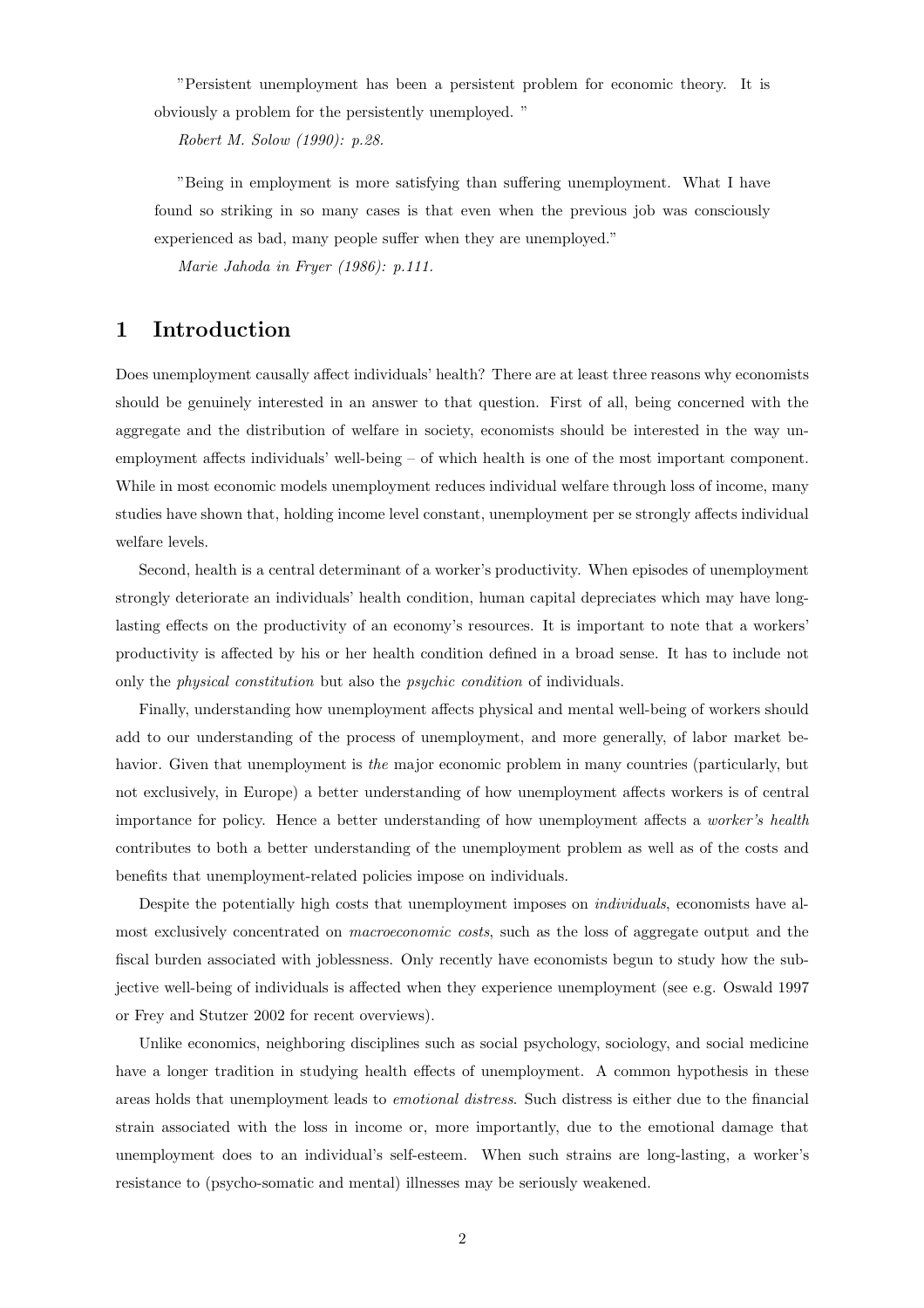Even if there are many good arguments favoring the view that unemployment may indeed have a negative impact on one's health, empirical work has nonetheless to acknowledge the main difficulty of establishing a causal effect beyond mere statistical association on this behalf. As long as we do not know about events that push people into unemployment but are  $-$  at the same time  $-$  unrelated to health status, it is very difficult to separate the effect of unemployment on health from selection into unemployment due to bad health.

The present analysis sheds new light on the causal effect of unemployment on individuals' health. It is innovative in at least three important respects. First, it tackles the causality issue by applying modern econometric techniques that have been recently developed to study causal relationships in economics. We apply IV-estimation techniques using plant closure as an instrument. The instrument, experience of job-loss due to shut-down of one's firm, is clearly strongly correlated with subsequent unemployment. Moreover, the chronic emotional strains to which plant-closure workers are exposed are most likely due to the subsequent unemployment experience rather than to the job-loss as such. Workers who immediately find a new job are less likely to be exposed to financial distress due to a loss in earnings; furthermore, a job-loss that is due to the poor performance of the firm rather than the individual himor herself is, per se, less likely to affect one's health or well-being. In other words, our main identifying assumption is that workers who find a new job immediately after the shut-down of their old plant are not exposed to distress.

The second innovative feature of our study concerns the health indicator we use to measure emotional distress. Our data set is informative on individuals' take-up of health benefits provided by mandatory social insurance. It contains information on usage of all drugs that are covered by mandatory health insurance. This includes drugs prescribed by physicians but also self-medication. In order to measure the impact of involuntary non-employment on an individual's health situation we focus on psychotropic and psychosomatic drugs. Use of such drugs is closely correlated with an individual's health condition and is strongly related to (physical and mental) health problems that are commonly associated with joblessness. This study relies upon an objective indicator on a worker's health. Furthermore this indicator is quite specific and closely related to those health problems that are commonly associated with joblessness. Hence the health indicator used in this study is different from many previous papers that either rely on subjective health indicators and/or general measures of an individual's well-being.

A further dimension where our paper differs from much of the previous literature relates to the coverage and quality of our data set. Our data are taken from a Regional Health Insurance Fund in Austria, ("Gebietskrankenkasse", henceforth referred to as the Fund) which covers about one sixth of the Austrian work force. The data are informative on both a worker's health and his or her employment and earnings history. The data are *exhaustive* in the sense that *all* private sector worker in this region are covered. The data are very unlikely to suffer measurement error and/or underreporting. The Fund covers all costs for covered drugs (up to a fixed deductible, constant for all drugs, and the same for all individuals), so there is a high incentive to report all purchased drugs at the Fund.<sup>1</sup> Furthermore, the

<sup>&</sup>lt;sup>1</sup>Covered drugs include medicine that has to be prescribe by physicians but also drugs for which no prescription is necessary. Workers "pay" the entire price for the drug at the drugstore. The Fund then reimburses the difference between the price of the drug and the deductible as soon as the drugstore hands in the information on drug use covered by health insurance.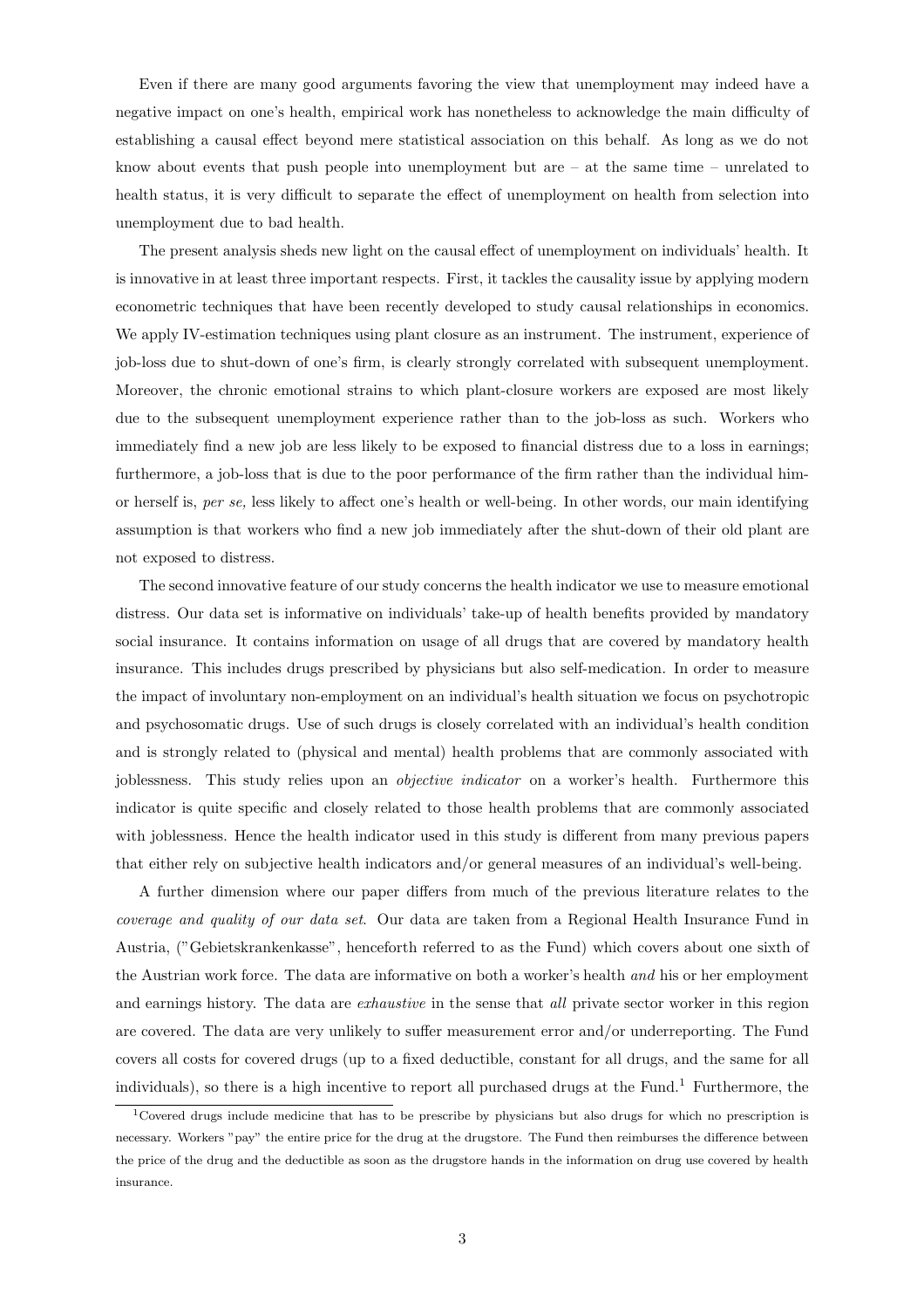data cover a time period of five years and thus allow us to trace the health situation over a sufficiently long period of time. In sum, by using a large data set with a high coverage, combining health and labor market information, measuring unemployment-related health problems rather precisely, and covering a sufficiently long time period, our data set seem ideally suited for studying the health effects of involuntary non-employment.

The paper is organized as follows: Section (2) reviews the previous literature on the relationship between unemployment and health. Section (3) discusses the data sources and provides first descriptive evidence on the relationship between unemployment and drug prescriptions. In Section (4) we present the statistical models used in subsequent analysis and discuss the identifying assumptions that allow us to estimate the causal effects of non-employment of health. The results are presented and discussed in section (5). Section (6) concludes.

# 2 Previous Literature

One of the first studies about the negative consequences of the experiences of unemployment was conducted by Jahoda et al. (1975). They analyzed a sample of individuals in a small community affected by the shutdown of a major employer in a small Austrian community in the 1930s. One of the major findings were strong effects on individuals' emotional health, such as loss of self-confidence and self-esteem, depression, anxiety, and strained personal relations. Subsequently, social psychologists, and sociologists have developed various theories to explain in which ways joblessness may affect health and, more generally, the well-being of individuals.

Unemployment is associated with loss of self-esteem and feelings of personal failure. Jahoda (1981) mentions that individuals suffer form unemployment because it deprives them from basic needs. Having a job imposes a time structure on individuals; it implies regular contact and shared experiences with co-workers; it links individuals to others' goals; having a job defines the status of an individual and is part of one's identity. As a result, people suffer from unemployment even after having lost a job that was consciously experienced as bad. A related point concerns the observation that most people would continue working, even if it would not be necessary in order to earn one's living (see e.g. the classical study by Morse and Weiss 1955).

Sen (1997) mentions the importance of loss of freedom that is experienced by the unemployed that goes beyond the loss in income. Unemployment can be a major factor in predisposing people to social exclusion, depriving them not only of economic opportunities but also from social activities such as participation in the life of the community, which may have several consequences for emotional health of individuals (see also Solow 1990 on this behalf). Other channels through which unemployment may feed back to health (e.g. changes in (risk) behavior like drinking or the loss of structure in everyday life) can be conceived as aspects or as results of distress resulting from role loss or severe role threatening due to unemployment.

Many recent approaches to link unemployment to a worker's health rely on *stress theory* (see e.g. Pearlin 1989 for an overview of sociological stress theory). Unemployment is considered as a major stressor. One domain where stresses occur is on the financial side. Often the reduction in disposable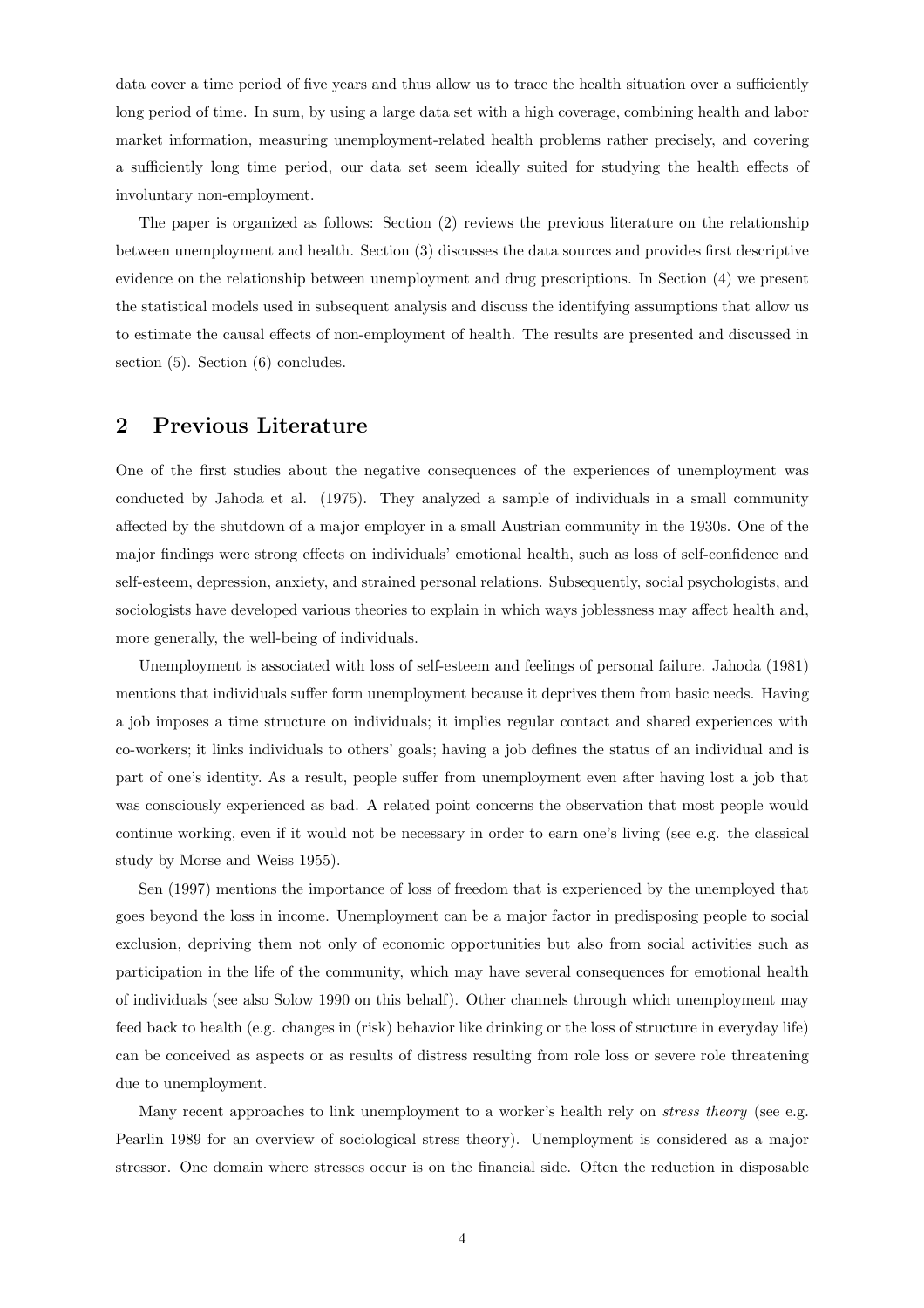income requires substantial adjustment by the individual and involved families. This exposes individuals not only to economic hardship, but in addition to the income losses to serious psychological distress. Many studies have found that financial strain causes substantial psychological harm (e.g. Kessler et al. 1987, Turner 1995). The second domain rests on the damage that unemployment does to an individual's self-concept. Unemployment implies loss of social status associated with the previous job and deprives the individual from a socially accepted role. Furthermore, unemployment also implies a status that is often seen as deviant and shameful by the social environment. Marsh and Alvaro (1990), for example, interpret their finding of different distress symptoms of unemployed individuals in Spain and the UK as resulting partly from differences in work ethics.

When such distress persists for prolonged periods of time individuals' resistance to illnesses may be seriously affected and unemployed workers may end up with severe health problems (see Dooley et al. 1996). Such health responses to unemployment range from physical illnesses (Kessler et al. 1987) to mortality (Brenner 1973, 1979), especially suicide. However, the most frequently observed response of health to unemployment relates to suspected mental health effects. Studies that have empirically addressed this issue predominantly work with self-reported measures of mental health problems (e.g. Björklund 1985) or admissions to mental hospitals (e.g. Agerbo et al. 1998 and Westergaard-Nielsen et al. 2003).

A second strand of literature which is of importance here are studies discussing differential exposure and differential vulnerability to distressing events like unemployment. It is argued here that there are mainly differences in coping strategies (Pearlin and Schooler 1978) and different subjective meanings attached to various (undesirable) life events which are threatening a specific role (see e.g. Turner 1995).

Many previous studies, especially in economics, have been concerned with the effect of unemployment on subjective well-being. These studies confirm the hypothesis that unemployment may have strongly detrimental effects on an individuals psychological health. Flatau et al. (1998), using data on mental health and on subjective well-being from Australia, conclude that unemployment and some measures of well-being are consistently and strongly correlated. For the UK, Clark and Oswald (1994) also find a negative effect of unemployment on subjective well-being. In fact, they conclude that the negative impact of job loss may be larger than for separations or divorces. Winkelmann and Winkelmann essentially find the same negative effect on subjective wellbeing for Germany and Agerbo et al. (1998) reach similar conclusions for Danish data. Other studies focus on youth workers and they also find detrimental effects of unemployment on well-being, as Goldsmith et al. (1996) for the United States and Korpi (1997) for Sweden. Suggestive of the existence of contextual effects are the studies by Shields and Price (2001) or Stutzer and Lalive (2004), for example.

# 3 Data and Descriptive Statistics

### 3.1 Data Sources

In order to study the impact of being non-employed on the health situation of workers we draw information from Austrian data. The data set covers individuals that are employed in the private sector of the state Upper Austria. Upper Austria is one of totally nine Austrian states (located in the north–east)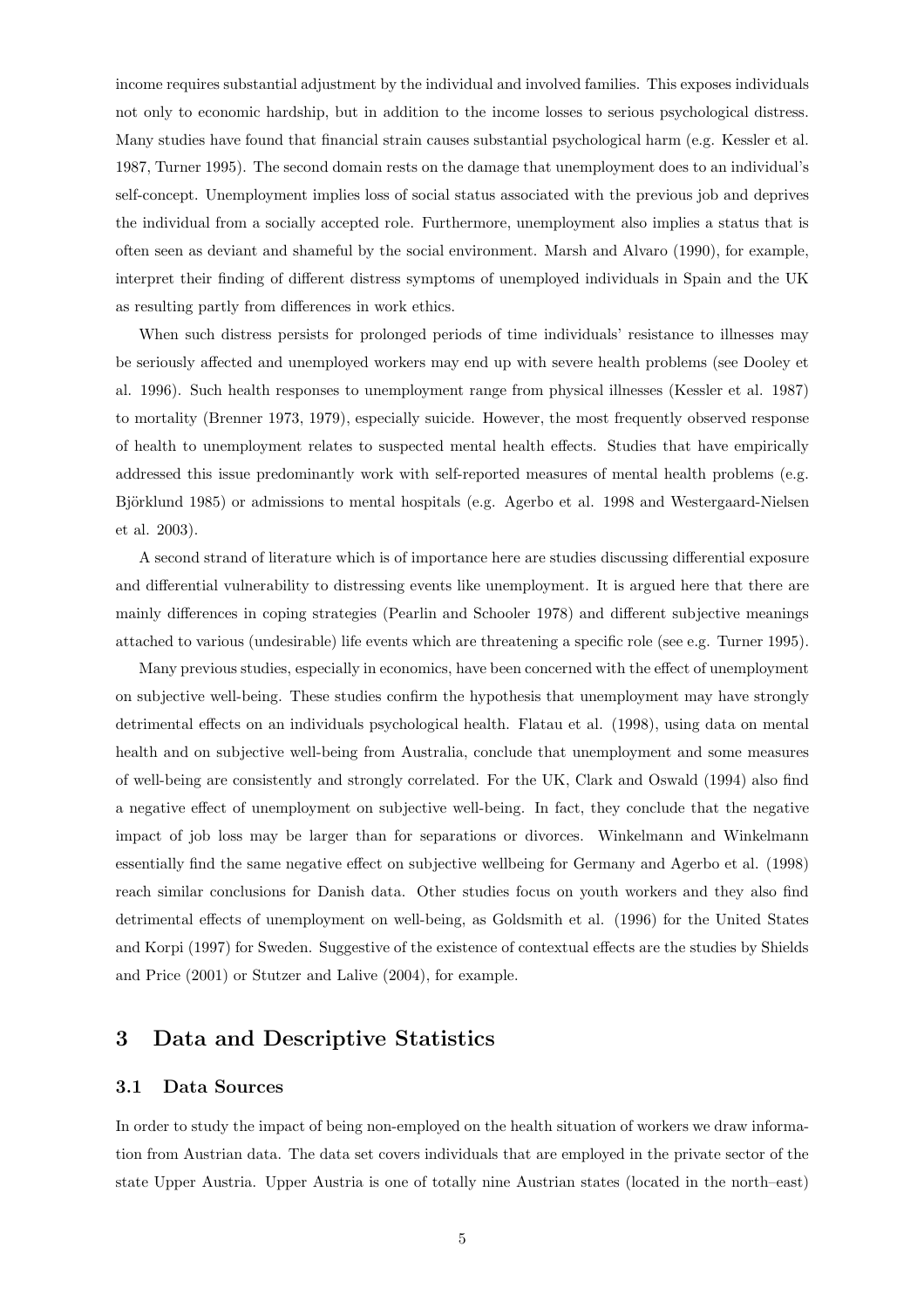and covers about one sixth of the total Austrian population and work force.

The data set is unique in the following respects. First, the data set links information on workers' labor market performance and workers' health problems. In Austria, health insurance is mandatory for all employees. A firm who hires a new employee is obliged to immediately register the worker with the Regional Health Insurance Fund or Fund. As contribution payments depend on wages, the Fund collects information not only on employment histories of workers, but also on their labor earnings as well as a number of individual characteristics (such as age, broad occupation, and sex).

The second unique feature of the available data set is that it is *exhaustive*. That is, mandatory health insurance covers all private-sector workers. As a result, all dependent employees in the private sector of Upper Austria (that is, more than 80 % of the active state population) are covered by the data.<sup>2</sup> Among other things, the exhaustive feature has the advantage of the possibility not only to consider the worker but also the firm as a unit of observation. A "firm" is simply defined as the set of individuals that is observed under a given employer social security number ("firm identifier"). This is particularly helpful for our estimation strategy that relies both on information of workers and information on their respective employers. The data set reports the industry affiliation and size of the firm. This firm information will be useful as it allows us to use the bankruptcy of a firm as an instrument for estimating health effects of loosing the job. Such firm information is also particularly useful in making plant-closure firms comparable to ongoing firms thus allowing to compare samples of workers with similar previous job situations.

The third unique feature is related to the workers' health situation. Every employee has access to primary health care benefits provided by the Fund.<sup>3</sup> Among others benefits, the Fund covers all costs of covered drug prescriptions (up to a fixed deductible, which is constant for all medication, and the same for all workers). In our analysis below, we restrict our attention to a subset of drugs, which are specifically targeted at treating mental disorders (for instance, sedatives and antiderivative) as well as on psychosomatic disorders (for instance pain relief medication, etc.). Health problems of this kind are potentially very important when looking at distress following unemployment associated with involuntary job loss. It is worth noting at this point that our measure of an individual's health status is inferred form his or her actual usage of medication. While this is not a direct measure of the health status it is, arguably, strongly correlated with an individual's health. Moreover, it has the advantage of being an *objective* health indicator. This is different from many previous studies using primarily data on self–reported health status. We will refer to sets of drugs treating mental disorders as "psychotropic drugs", and to the set of drugs treating psychosomatic disorders as "psychosomatic drugs".<sup>4</sup>

### 3.2 Empirical Design

The data cover the five-year period from January 1, 1998 to December 31, 2002. To get information on the previous work experience as well as on tenure with the current firm, we linked the data from the

<sup>&</sup>lt;sup>2</sup>There are separate funds for the self-employed, the farmers, public sector workers, and employees of several public utility firms, so not the entire population is covered).

<sup>3</sup>Benefits covered by the Fund are comprehensive. It covers all costs associated with a primary health care such as treatment by physicians, drug prescriptions, and hospitalized care.

<sup>&</sup>lt;sup>4</sup>A detailed list of drugs included in the two respective categories is available upon request from the authors.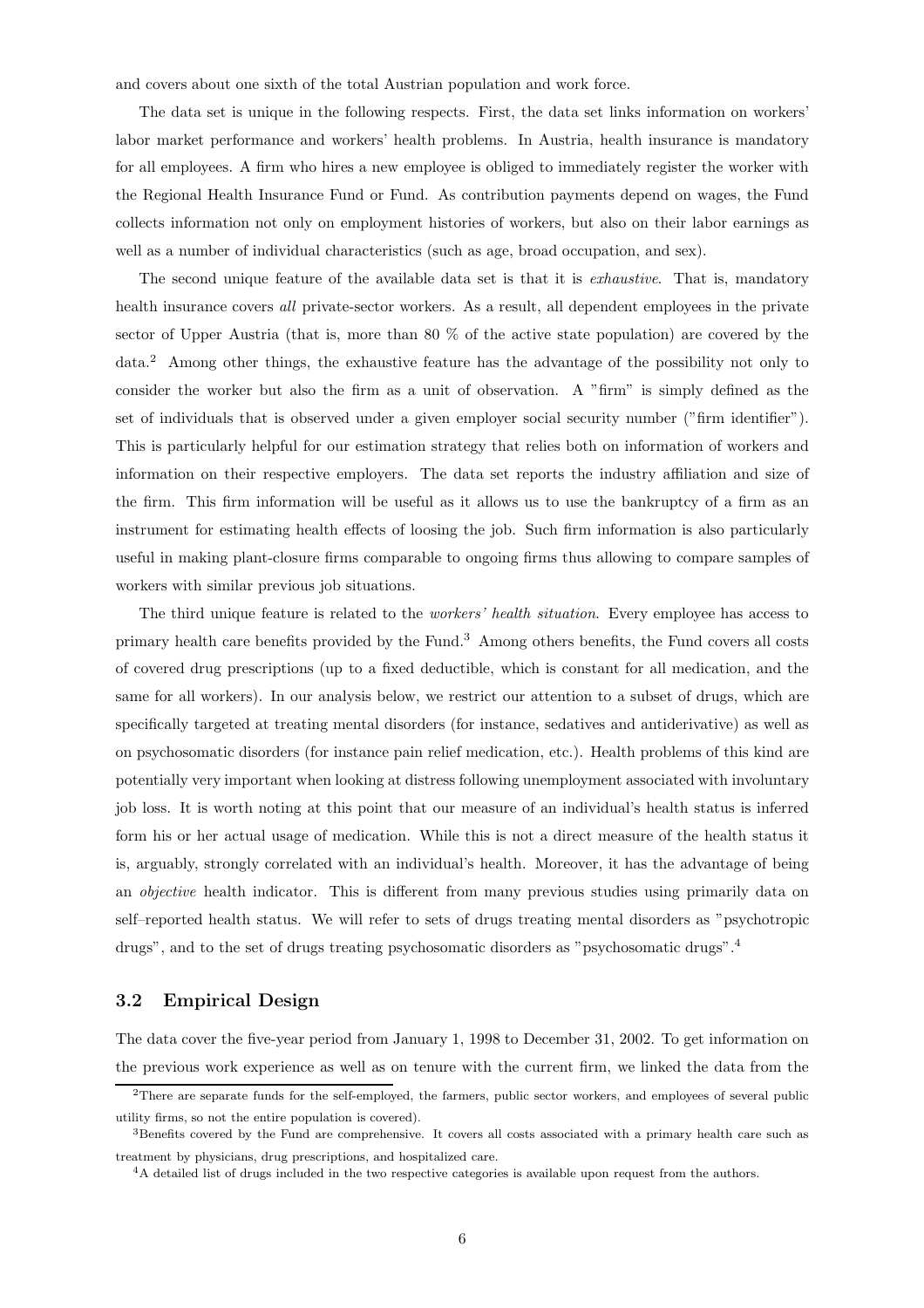Regional Health Insurance Fund with data from the Central Social Security Administration ("Hauptverband der Sozialversicherungsträger"), which yields retrospective information on the individuals' work history back to as long as the year 1972.<sup>5</sup>

To link the information on drug usage and employment/non-employment, we constructed a monthly panel of individuals' health and employment histories. Within the period 01.1998 and 12.2002, we measure the health situation of an individual by counting the number of drug prescriptions by physicians between the 10th of two consecutive months. To assess the employment status we take an individual as holding a job if he or she is employed on the 10th of a particular month.

As mentioned above, in order to assess the impact of non-employment due to involuntary job loss we rely on information on plant closure. The assumption is that workers in a plant-closing firm loose their job involuntarily, whereas for other job separations it is not clear whether such separation results from a quit or a layoff. To clarify issues, let us make precise how we define a "plant closure" and how we define job-loss due to plant closure.

Definition of plant closure firms. To identify plant closure in our data it is particularly helpful that employer and employee information can be matched. In a first step, we use this information to identify, on a quarterly basis, a "plant closure".<sup>6</sup> The level of employment in the first (second, third, fourth) quarter of a particular year is measured by the level of employment in the firm on the 10th of February (May, August, November). As mentioned above, our analysis is concentrated on larger firms. To be included a firm must satisfy the following two criteria: (i) Over the period 1998-2002, the size of the firm has to be above twenty in at least one quarter; and (ii) the number of employees must never fall below ten in any quarter.<sup>7</sup> The main argument to exclude small firms is avoidance of measurement error by confounding a simple administrative recording of the employer's social security identifier with a bankruptcy. Clearly, such recoding may also take place for large firms. Furthermore, a firm may be taking over by another firm, also leading to disappearance in the data while, in fact, the firm continues to exist and workers do not loose their jobs. In order to avoid such measurement error firms are only included in the data and classified as a plant closure, if the employer identifier disappears in the data and not more than 50 of the previous work force appears under a common new employer identifier in the next quarter. Furthermore, in order to get a sharper distinction between plant closure and non plant closure firms, we also excluded 'distressed' firms, that is firms which exhibit a very large drop in their work force between two consecutive quarters.<sup>8</sup>

Plant closure is defined in a narrow sense. That is, a specific firm is classified as a plant closure, if it exists at quarter t but does not reappear until quarter  $t + 3$ . Furthermore, to be able to compare

<sup>5</sup>The Central Social Security Administration gets its data from the Funds and process this information for the purpose of calculating of old-age calculating of old-age social security benefits. So retrospective data from the Central Social Security Administration are collected in the same way as the recent data from the Fund.

 $6$ Plant closure is identified on a quarterly, rather than a monthly, basis in order to keep the available information tractable. The quarters refers to employment information of the 10th of either February, May, August or October.

<sup>7</sup>Approximately 86% of all observed firms over the period do not meet these two criteria. However, the fraction of employees that is excluded by these criteria is much smaller. In total, only about 15 % of all workers in the exhaustive data set are employed in small firms and not covered in the sample studied here.

<sup>8</sup>A 'distressed' firm is defined as follows: Firm size must drop at least 30% between two quarters and stay below 80% throughout the following year.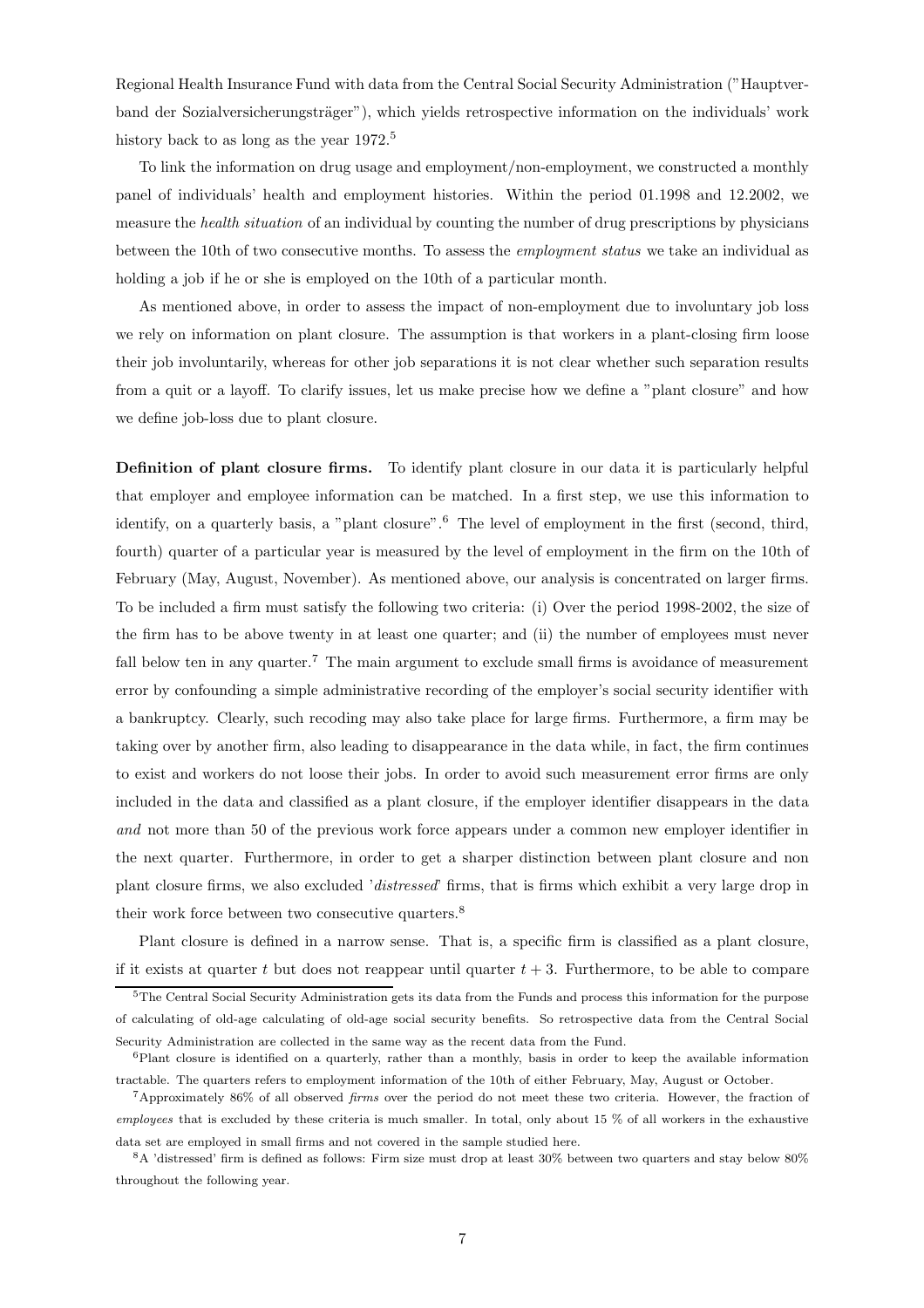workers' health and employment experiences for a sufficiently long period before and after the plant closure, we focus on plant closure that took place in the year 2000. More precisely, only firms that went bankrupt between after quarters IV.1999 and before quarter I.2001 are selected. This procedure has the advantage to allows us to trace workers' employment and health history for a period of at least two years before the plant closure and at least two years after than plant closure. In order to get a balanced sample we concentrate on health and employment experiences within 24 months before the plant closure quarter and 24 months after the plant closure quarter.

Definition of plant closure workers. Just like plant closure firms, we define plant closure workers in a narrow sense. Our plant closure sample (PC) consists of all workers, who are still employed at the quarterly references day before the plant closure actually takes place. Among these workers, we concentrate only on those individuals with at least one year of tenure preceding the plant closure date (or the reference date for ongoing firms). We are thus primarily interested in workers who are more attached to their present job than recent hires. This definition ensures that the instrument is related to changes in nonemployment. More importantly though, we focus on this group of workers because they have a high probability of loosing their job *involuntarily*. As we have no information on the causes of job-loss, we cannot generally separate layoffs from quits.

In the PC sample, all individuals loose their current job in the period of three months following the reference data. The non-plant closure sample (NPC) consists of all workers employed in firms that were neither classified as a plant closure firm nor as a distressed firm at the reference date. But they were also employed in firms that meet the firm-size criteria (firm size exceeds 10 at reference data and exceeds 20 at least once) and all NPC workers had at least one year of tenure at the reference date. Notice that our design allows the same individual to appear more than once in the control sample.<sup>9</sup> Hence the number of observations in the comparison sample is larger than the number of individuals in that sample.

Table 1 presents details on the structure of the selected data. There are in total 68 plant-closure firms that went bankrupt during the year 2000 and that satisfy the firm size criteria specified above. Bankruptcies are clustered in the period from May to July 2000 and in the period from November to January 2001. In total, there are 732 employees with at least one year of tenure who were employed in one of these plant-closure firms at the quarter when the plant closure actually occurred.<sup>10</sup> The control sample in contrast is huge, both in numbers of firms and numbers of workers, amounting to 46,218 ongoing firms and 1,151,963 worker-observations in these firms.

#### Table 1

 $^9\rm{For}$  instance, an individual with continuous employment in an NPC firm in 2000 appears in all four reference date samples.

<sup>10</sup>Notice that, on average, there are slightly more than 10 workers per bankruptcy. In quarter III (August 2000) for instance, the average number of workers is even smaller than 10. This arises from confining the analysis to workers with at least 1 year of tenure. As some of these firms have high turnover, this restriction decreases the number of workers to be included in our sample. At the same time, it is a desired by–product of this restriction that confining the analysis to attached workers makes plant-closure and non-plant closure sample more comparable with respect to to observed characteristics. We will take up this point below.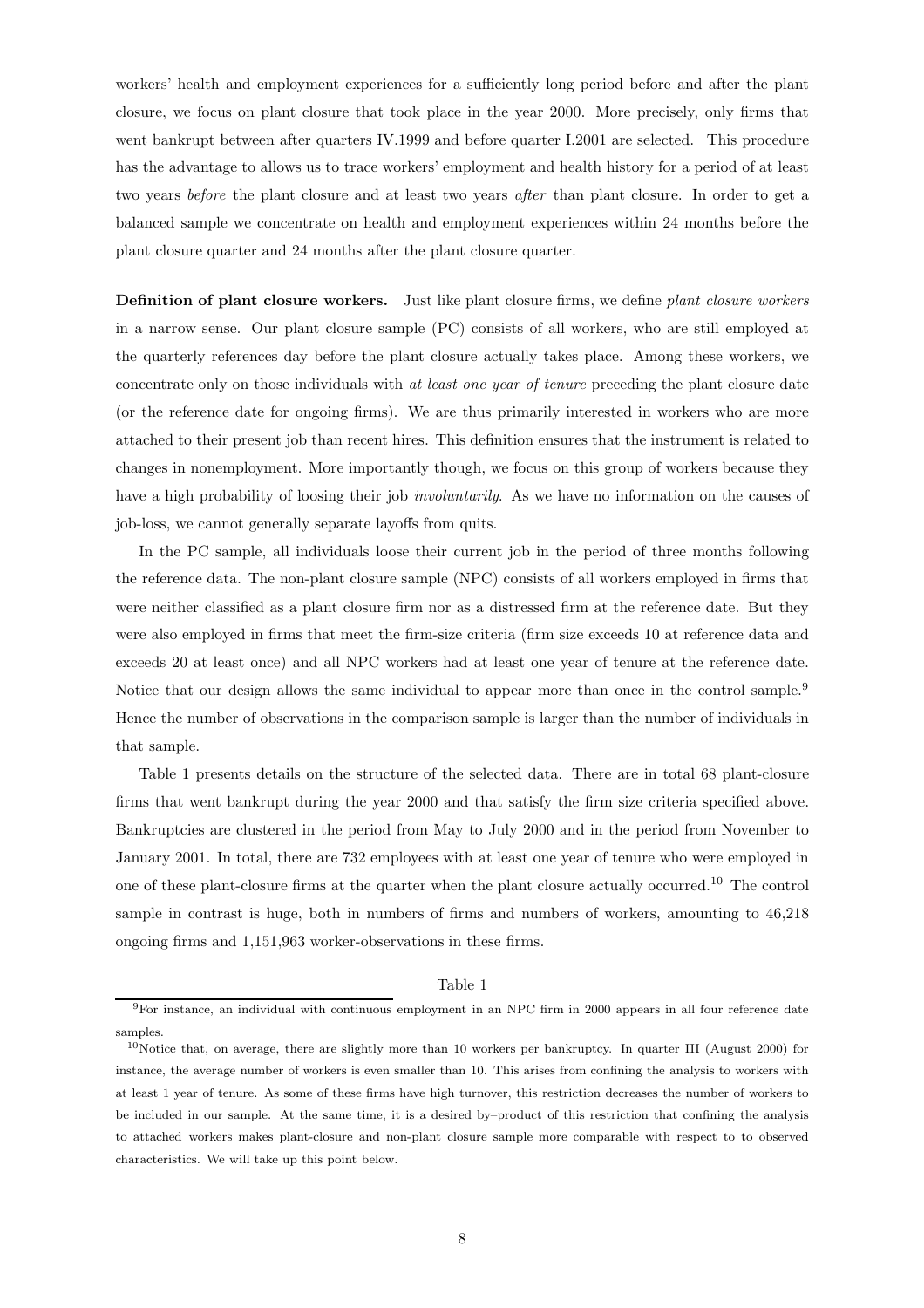Matching on the basis of employer characteristics. The NPC sample is huge but not comparable to the NPC sample. This motivates concentrating on a specific subset of firms in the NPC sample that compares well to the plant-closure sample regarding such important firm characteristics as industry and size.

Table 2 compares the distribution of industry and firm size at the firm level by sub-sample. One half of all plant-closures occurred in construction and manufacturing with the remainder being concentrated in the remaining sectors. Second, the construction industry was more strongly affected by plant closure (25 % of all plant-closures, but only 11 % of all firms in NPC sample) whereas the group of industries in other services was less strongly affected (12 % of plant-closures but 20 % of all firms in NPC sample). Furthermore, bankruptcies tend to hit small firms more strongly than large firms (80 % of PC compared to 56 % of NPC).

#### Table 2

We will discuss in the following section that one critical assumption for causal inference is ignorability of the instrument. Table 2 shows that ignorability does not hold. Thus, since the instrument – plant closure – is an event that refers to the *firm*, we propose to match the NPC firms to PC firms on the basis of observed covariates. Even if ignorability does not hold unconditionally, it may hold conditional on observed characteristics. The matching procedure was carried out in two steps. First, firms from the NPC sample were matched to firms in the PC sample on basis of their detailed industry classification (38 categories instead of the 10 in Table 2). In the second step, for each PC firm, we identified the set of 10 NPC firms with employment most similar to employment at the PC firm (with replacement). The matched comparison sample then consists of all workers employed at the matched ongoing firms.

Panel "Matched Firms" in Table 2 shows that the matching procedure produces a perfect match with respect to size-categories and industry. Whereas the tests of independence of industry and firm size strongly reject when comparing all NPC firms to PC firms, the same test does not reject the null of independence when comparing matched NPC firms and PC firms. The most important question regarding this simple matching procedure is, however, whether it succeeds in balancing health outcomes across PC and NPC firms at the worker level. We discuss this issue in the following subsection.

### 3.3 Descriptive Statistics

It is interesting to take a first look at the empirical evidence by focusing on some interesting descriptive statistics concerning drug prescriptions and employment/non-employment. We start by showing some evidence that relates to the entire sample, irrespective of a worker's plant closure status. We then present first evidence that compares plant-closure workers to workers not affected by plant closure. We put particular emphasis on a comparison of plant closure workers with the – more similar – matched sample of non-plant closure workers. Hence this descriptive evidence should give a first hint to possible health effects of non-employment due to involuntary job loss.

Table 3 shows, for all individuals covered either in the plant-closure or in the non-matched sample, the average number of drug prescriptions. On average over the entire sample, there were 3.9 prescriptions over the 4-years period that is analyzed in the data. Hence, the average individual in the sample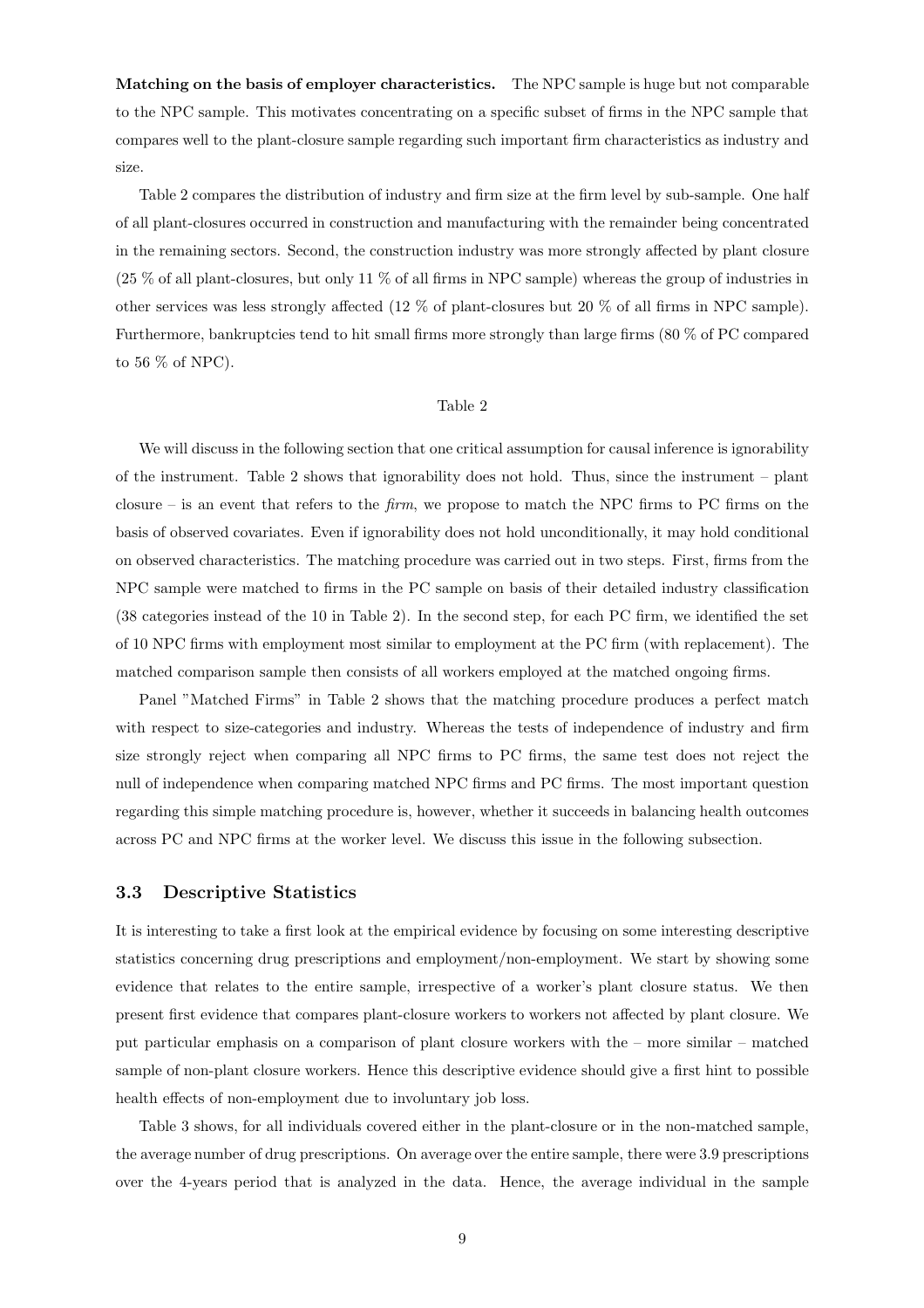got roughly 1 prescription per year of a psychotropic or psychosomatic drug. Table 3 also shows a positive correlation between the number of prescriptions and the duration of non-employment during the 4-years have the lowest, and individuals with the least stable career (13 months or more in nonemployment during the 4-years interval) have the highest number of prescriptions. Table 3 also shows that psychosomatic drugs are prescribed somewhat more frequently than psychotropic drugs. But for both drug types, the same positive correlation pattern between drug prescription and non-employment shows up.

#### Table 3

Table 4 discusses changes in the number of drugs used between two time periods. The period  $t-1$ refers to the time period of two years preceding the reference date (including the reference date), period t refers to the period of two years following the reference date. The table distinguishes four groups of workers. The first group is continuously employed in  $t - 1$  and in t. For this group, there is a small increase in drug use over time (additional .19 drugs). This reflects two phenomena. On one hand, age increases by 4 years over the sample period. On the other hand, expenses for drugs covered by health insurance increased strongly during the time period that we consider. The second group of workers is also continuously employed in  $t - 1$  but is observed at least once without a job in period t. These unemployment entrants experience a very strong increase in drug use (additional .63 drugs). The third group of workers is faced with the opposite situation compared to the second group, i.e. this group is observed at least once without a job in  $t-1$  but is continuously in t. Interestingly, job entrants exhibit the lowest change in drug use (additional .02 drugs). Finally, there is a group of workers who is without a job at least once both in  $t - 1$  and in t. These persistently unemployed individuals use an average of .5 additional drugs per month more in t compared to  $t - 1$ .

### Table 4

Tables 3 and 4 both are suggestive of a strong positive correlation between health status and employment experience. However, the extent to which job loss actually reduces health is not clear. There are two problems with descriptive evidence. First, an important omitted characteristics in the cross section analysis (Table 3) is ex-ante health status. Unemployed individuals may have, on average, a lower health status than employed individuals. This confounds the simple cross-section analysis in Table 3. The previous literature has responded to the problem of omitted variables by studying time-series variation in unemployment and health (Table 3). The main problem impeding causal inference in a panel setting is reverse causality. Suppose, for instance, that decreases in health status (on the job) affect separation decisions. This could reflect both layoffs by the employer due to ill health or quitting the present job in order to focus on health improving activities on the part of the employer. Thus, health status deteriorates already before employment status changes. This implies that the change in health associated with job loss is lower than it would be if the individual looses the job for health unrelated reasons. Thus, if this situation is an adequate description of the labor market, time-series analysis that correlates changes in health with changes in employment tends to underestimate the causal effect of job  $\log$  on health.<sup>11</sup>

 $11$ The converse is true if layoff and quit decisions depend on expected future health shocks. However, note that it is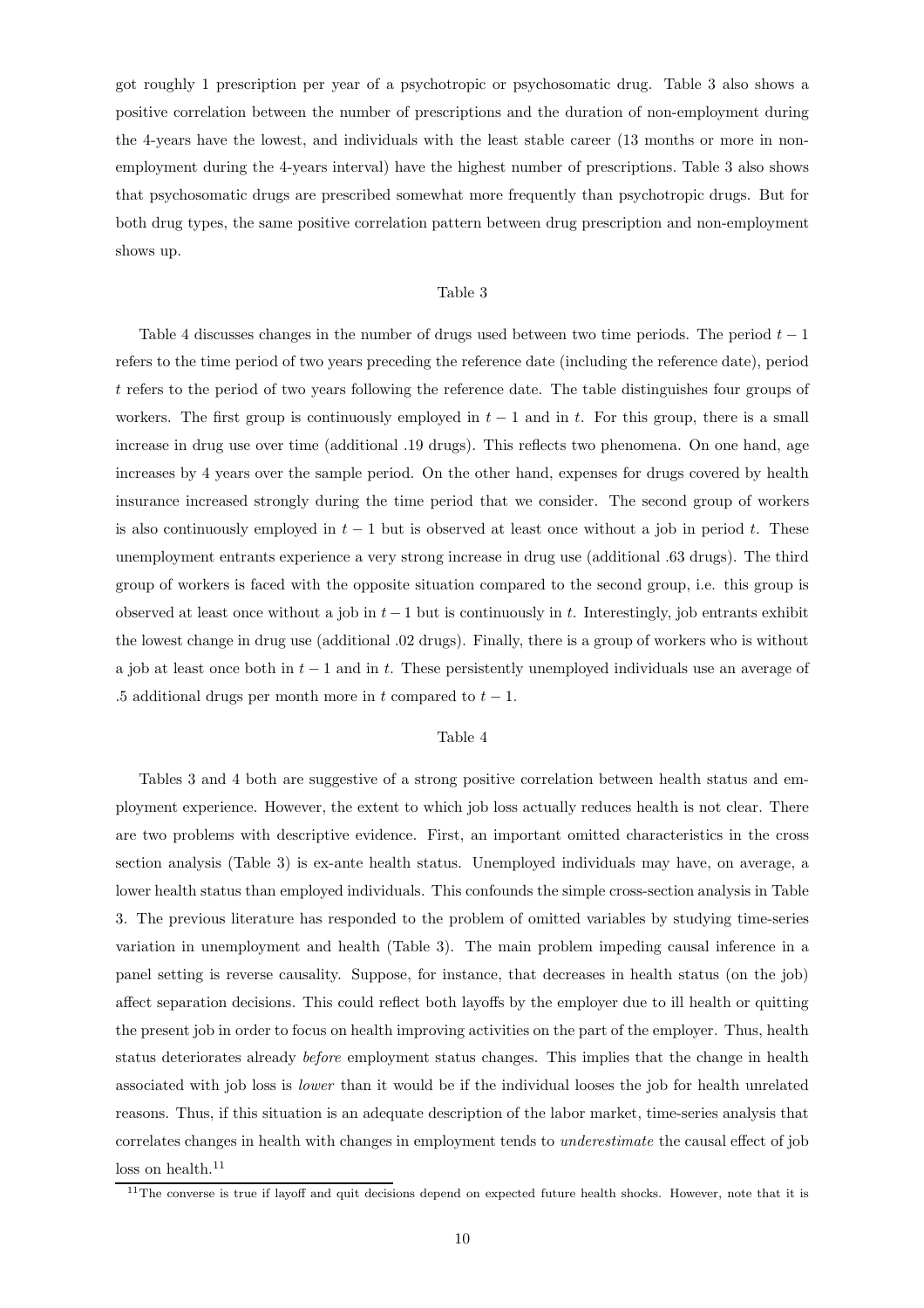This discussion emphasizes the importance of studying variation in employment that is known to occur due to health unrelated reasons. This paper puts forward the possibility that plant closure creates this type of variation. Let us first consider the non-employment experiences of the plant-closure workers relative to workers in surviving firms.

#### Figure 1

Figure 1 shows that the two samples are, by construction, nearly identical in their employment history *preceding* the reference date, although the plant closure sample has a slightly higher share of persons not employed in the second year before that date. More importantly, Figure 1 shows that plantclosure workers were heavily affected by the shut-down of their firm. Non-employment not only increases dramatically immediately after the plant closure, but it also remains persistently high thereafter. Two years after the plant closure the non-employment rate among plant-closure workers is still more than 20 %. In this respect, our data confirm the results from previous studies on worker displacement due to plant closure (e.g. Kuhn  $2002$ ).<sup>12</sup> In contrast, non-employment rates of workers in surviving firms are much lower. However, also in this sample we see an increase in non-employment. At the end of the observation period the non-employment rate is about 10 %. This increase is partly due to sample construction. In order to be included, a worker has to be employed at the reference date and, in addition, must have had at least one year of tenure. The trend after the reference date, however, is in part also due to age (as older workers face lower employment chances) and due to an aggregate trend (as labor market conditions started to deteriorate after 2000). In sum, Figure 1 clearly shows significant differences in employment experiences between the two interesting groups. Hence comparing plant closure workers and worker in ongoing firms is meaningful in the sense that, we compare two groups that have substantially different employment experience.

The most important issue for our purpose is the question whether the observed differences in employment experiences are due to differences in plant closure status rather than differences in the health situation of the two groups. This question can be studied by analyzing the dynamics of the health situation across the two groups. If health status leads to plant closure, one would expect that health status deteriorates before plant closure. Figure 2 shows monthly drug use as a function of time until plant closure with negative numbers denoting months before plant closure and positive numbers denoting months after plant closure. The evidence is clear. Drug use "shoots" upward in the month after the reference date (month 0) not before. Thus, health deteriorates after plant closure. Second, ideally, we would like to have a situation where, *before month 0*, the health situation between the two groups is identical. In that case, any differences in the average health status after month  $\theta$  can be attributed quite convincingly to involuntary job loss. Figure 2 shows that this is not the case. The average number of drugs used before the reference date is 1.62 for plant closure workers and 1.81 for workers in surviving firms. Figure 2 also shows that variation over time is much larger in the PC sample than in the NPC sample – due to small sample size. Thus, whereas plant closure appears to induce variation in quite difficult to predict future health both for the employer as well as for the individual. Moreover, employers can not readily lay off workers whom they expect to be ill.

<sup>&</sup>lt;sup>12</sup>A more detailed analysis shows that being employed at a plant closure firm at the reference date both increases the incidence and the duration of nonemployment after the reference date (results not shown).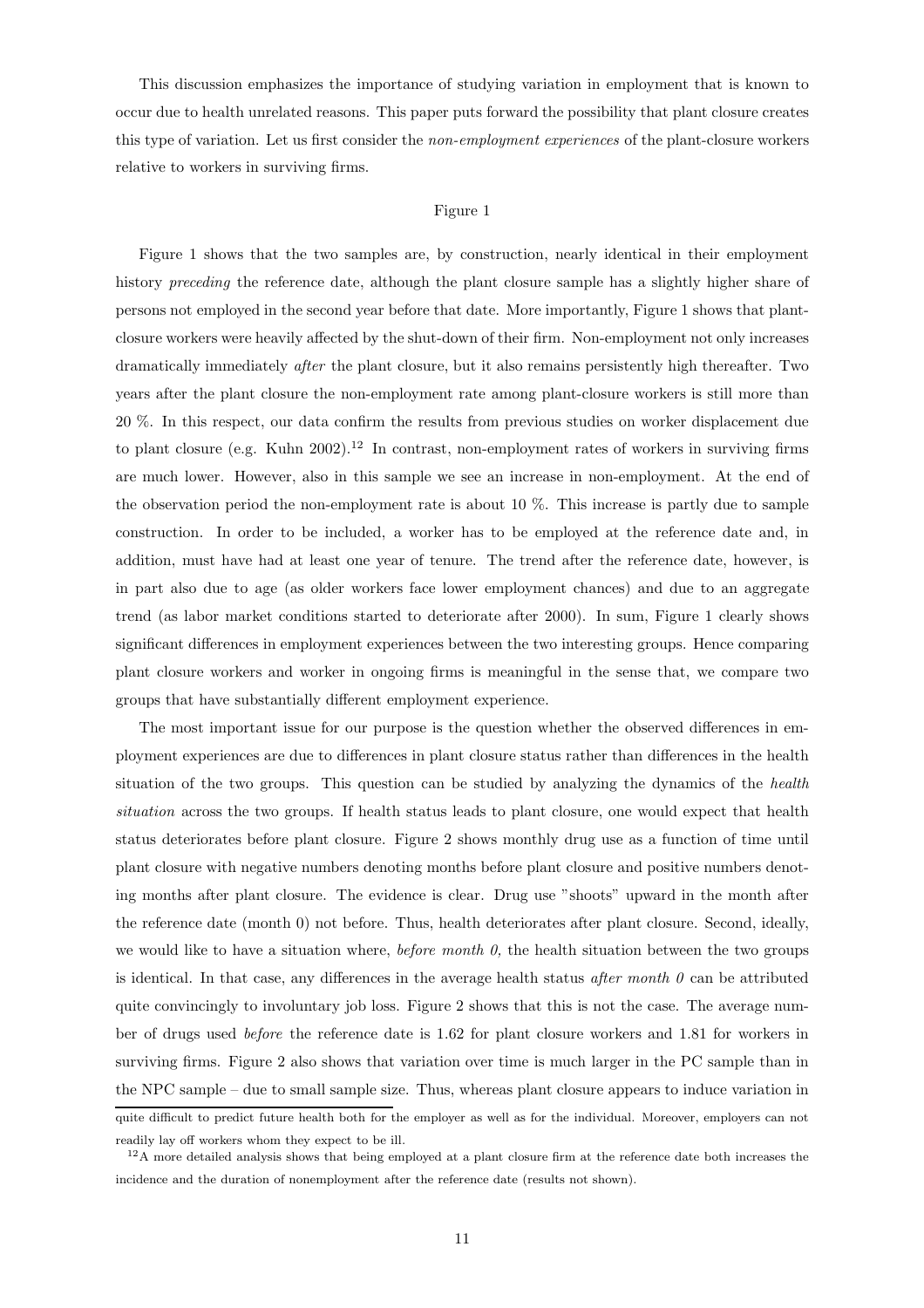employment which is not related to health, the NPC does not seem to be comparable to the PC sample in terms of drug use.

#### Figure 2

However, recall that the NPC sample is not comparable with respect to such important characteristics of firms as size and industry. Also, note that we have identified a set of matched NPC firms with identical structure as the PC sample. Figure 3 reports the dynamics of drug use in the PC compared to the matched NPC sample. The message is clear. Drug use in the matched NPC sample is very much in line with drug use in the PC sample in the period before death of PC firms. The average number of drugs used in the matched control sample is 1.57 – almost identical to the corresponding number in the PC sample  $(1.62).^{13}$ 

### Figure 3

Figure 4 averages the data points over successive 6-months intervals because drugs purchased in a month may be used in several subsequent months. Immediately after plant-closure, drug use increases strongly suggesting that the health status of plant closure workers suffers substantially after the shutdown of their previous firm. In contrast, drug use for workers in surviving firms does not change immediately after the reference date.

#### Figure 4

## 4 Estimating the causal impact of non-employment on health

In order to estimate treatment effects, one essentially has two approaches to choose from. First, there are methods which assume some sort of ignorability of the treatment assignment, either unconditional or conditional on a set of observed characteristics. Secondly, if there is a plausible 'natural experiment', one can use instrumental variable methods. In order to evaluate the effect of nonemployment on mental and physical disorders we mainly use the second approach, although we also present 'conventional' regression results. In order to render our approach plausible, we will also discuss the key assumptions in order to estimate any interesting average treatment effect in the context of our setting.

Regression methods. We first run ordinary least squares regressions from usage of drugs on the number of months not employed, both for the period after the reference date. That is, define  $S_{it}$  as the number of drugs used in the two year time period after the reference date and  $N_{it}$  as the number of months not employed after the reference date respectively. Note that  $N_{it}$  is not a binary but a multi-valued treatment. The cross-section approach identified the association between drug use and non-employment in the following regression

$$
S_{it} = \beta_0 + \beta_1 \cdot N_{it} + u_{it}
$$

This procedure is plagued by severe both omitted variable bias and endogeneity of  $N_{it}$ . Thus this first model has descriptive character and mainly serves as a tool for establishing a statistical association

<sup>&</sup>lt;sup>13</sup>At the same time though, the matched NPC sample is very similar to the entire NPC sample in terms of employment.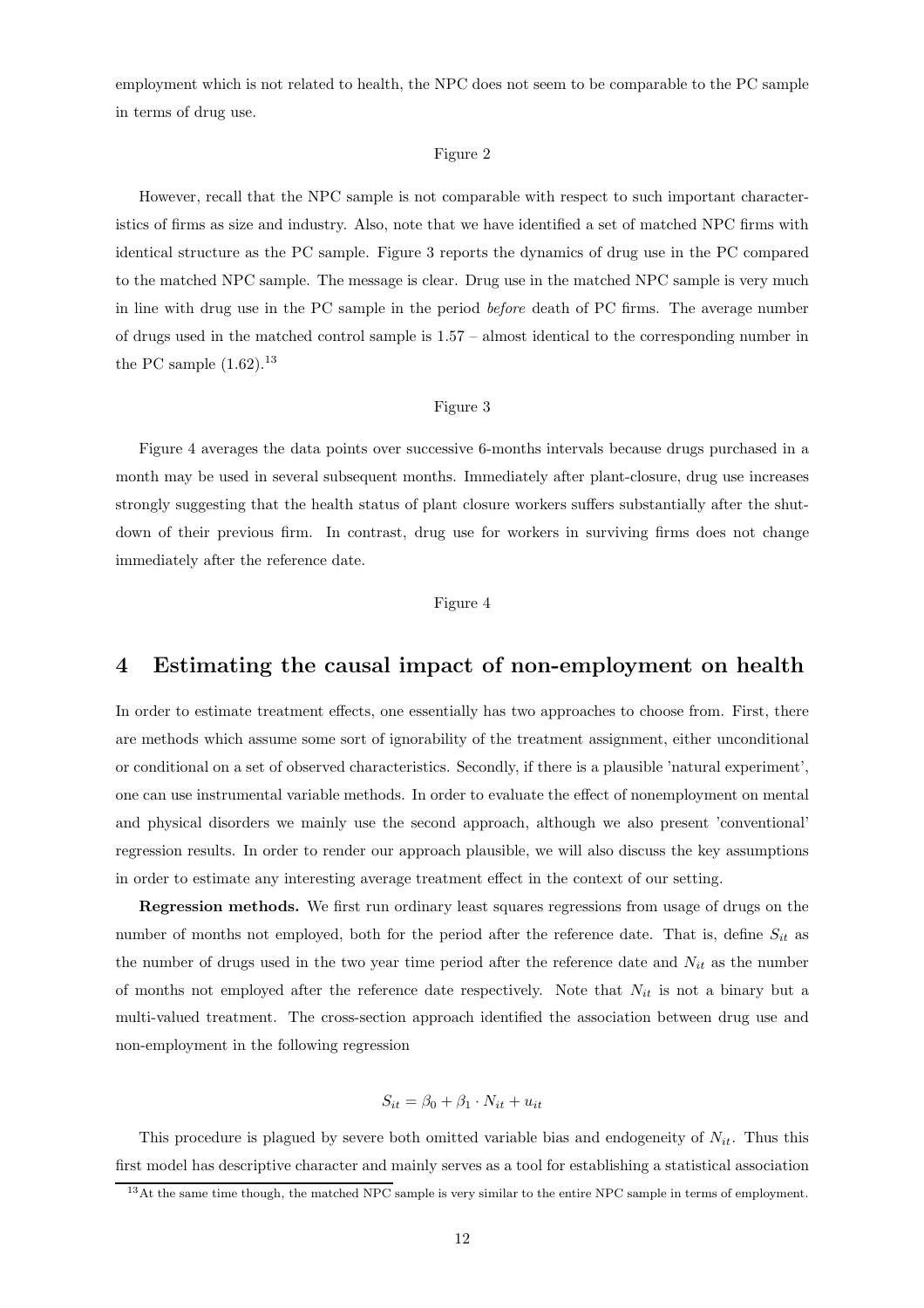between the number of months in nonemployment and the sickness measure. What would be necessary for establishing a causal effect of nonemployment on drug usage in this regression setup are essentially mean independence assumptions of the treatment variable, i.e. the months in nonemployment. By including observable characteristics  $X_{it}$  we cannot hope neither to estimate any causal effect, because we still do not feel comfortable with the necessary key assumptions, as one has again to invoke conditional mean independence assumptions about the treatment variable (see Wooldridge 2002, for example).

Taking into account the information from both periods, define the variables of interest as  $Y_i \equiv$  $S_{it} - S_{it-1}$  as the change in the number of drugs used between the period after and before the reference date and  $D_i \equiv N_{it} - N_{it-1}$  as the change in the number of months not employed respectively. Thus our second estimator is a first difference estimator

$$
Y_i = \beta_0 + \beta_1 \cdot D_i + u_i
$$

This approach addresses omitted variable bias due to time-invariant characteristics. However, by focusing on the correlation between the change in health and the change in employment, we still cannot rule out a causal effect running from health to nonemployment rather than the other way around. As we have argued above, this may imply an underestimation of the causal effect of job loss on health.

Instrumental variables methods. The second approach in estimating average causal effects involves instrumental variable methods and therefore utilizes 'exogenous' variation in the treatment variable which is generated by a 'natural experiment'. That is, first of all one has to essentially think of a situation, which generates variation in nonemployment that is plausibly not driven by the health status of individuals. Because these methods do not in general identify a causal effect, it is then essential to discuss the additional assumptions necessary to draw any plausible causal inference (Imbens and Angrist 1995 and Angrist et al. 1996).

We use employment in a plant closure firm at the reference date as our instrument for the change in the number of months not employed between the periods after and before this date. That is, define  $Z_i$ as a binary variable, indicating if a person is employed in a plant closure firm at the reference date  $(Z_i)$ taking on the value 1 in this case). As above, let  $Y_i$  be the change in the number of drugs consumed between the two periods and let  $D_i$  indicate the change in the number of months not employed between the two periods. The instrumental variable estimator is

$$
\beta_{IV} = \frac{E[Y_i | Z_i = 1] - E[Y_i | Z_i = 0]}{E[D_i | Z_i = 1] - E[D_i | Z_i = 0]}
$$

That is, in the case of a binary instrument, the conventional instrumental variable estimator is identical to the Wald estimator (right–hand side of the above equation), measuring effectively the ratio of excess change in drug usage for individuals working in a plant closure firm over the excess change in unemployment for the same group of individuals. But, in order to interpret the Wald estimator in a causal way in a situation with heterogeneous responses to treatment, one has to discuss additional assumptions beyond the usual assumptions invoked when using IV methods.

In order to evaluate if plant closure is a valid instrument for the causal effect of nonemployment on drug usage, it has to satisfy several assumptions, the key assumptions will be discussed below (Imbens and Angrist 1995).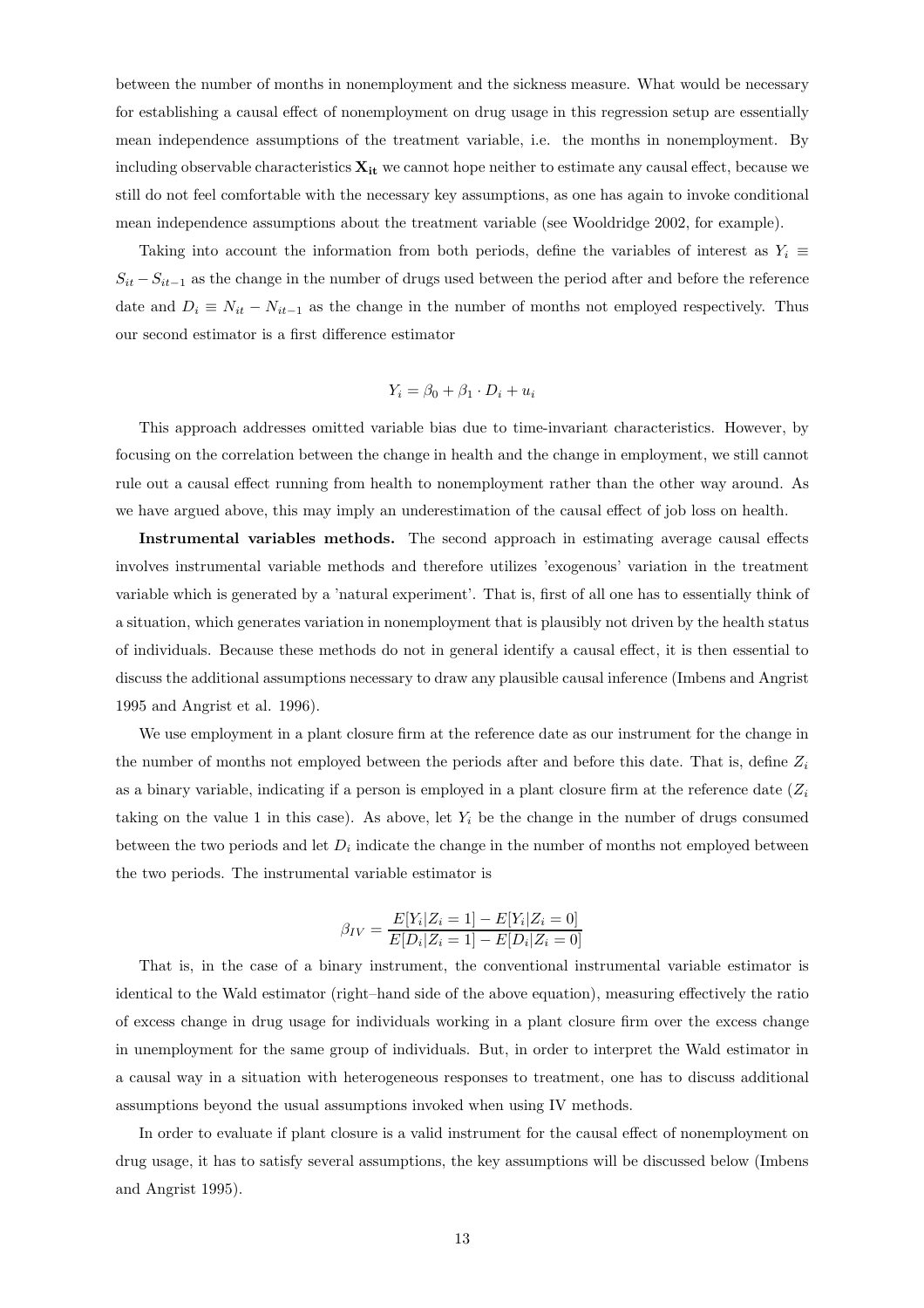(i) The first assumption concerns the ignorability (the randomness) of the instrument. Stated in terms of potential outcomes

$$
(Y_j, D_0, D_1) \perp Z
$$

Where Z is the (dichotomous) instrument,  $D_1(D_0)$  are the potential treatment intensities for an individual working in a plant closure firm (non plant closure firm).  $Y_j$  is the potential outcome for a treatment intensity of j units. This first assumption thus essentially states that the instrument can be viewed as randomly assigned, so that both potential treatments and potential outcomes do not differ between the two sub-samples.

This is a very strong assumption in our case, as we cannot plausibly assume a priori randomness of the instrument (see section 3.2 above), as there are both differences in the probability of plant closures between different firms and also between different individuals (because firms with different probability of shut-down have not necessarily the same composition of their work force). It is thus more realistic in our setting to assume ignorability of the instrument, conditional on observed characteristics of the firm  $F$  and individual characteristics  $X$ 

$$
(Y_j, D_0, D_1) \perp Z \mid F, X
$$

We thus control on both  $F$  and  $X$ . Conditioning on  $F$  is as already laid out done by way of matching firms from the two sub-samples. As there remain differences on individual characteristics, we will control for them parametrically using two stage least squares. As this assumption cannot be ultimately verified, it finally rests on arguments of plausibility. Nonetheless, we will have discussed above (section 3.3) that matching on firm–unit basis effectively removes any important differences in both the level of the outcome and the treatment variable before the reference date.

Additionally, this first assumption also implies an exclusion restriction, i.e. the instrument must have no direct effect on drug usage. We must therefore assume that job-loss due to plant closure does not directly affect the health status of affected workers. Any effect on health must be via an increase in duration of nonemployment. This assumption is more difficult, as it is not clear how it can be supported by empirical evidence.

(ii) The second assumption is that instrument must affect the treatment intensity. That is, in our case it is postulated

$$
E[D|Z_i = 1] > E[D|Z = 0]
$$

That is, working in a plant closure firm at the reference date must increase the duration of nonemployment afterwards for at least some workers. As we have shown in section 3.3 above, working in a plant closure firm has a huge impact on nonemployment. This assumption thus plausibly holds in our setting and is thus not crucial in this setup.

(iii) The third assumption postulates that the instrument has to affect all individuals in the same way (monotonicity). That is, in our case required it is required that

$$
D_1 \ge D_0 \quad \forall \quad i
$$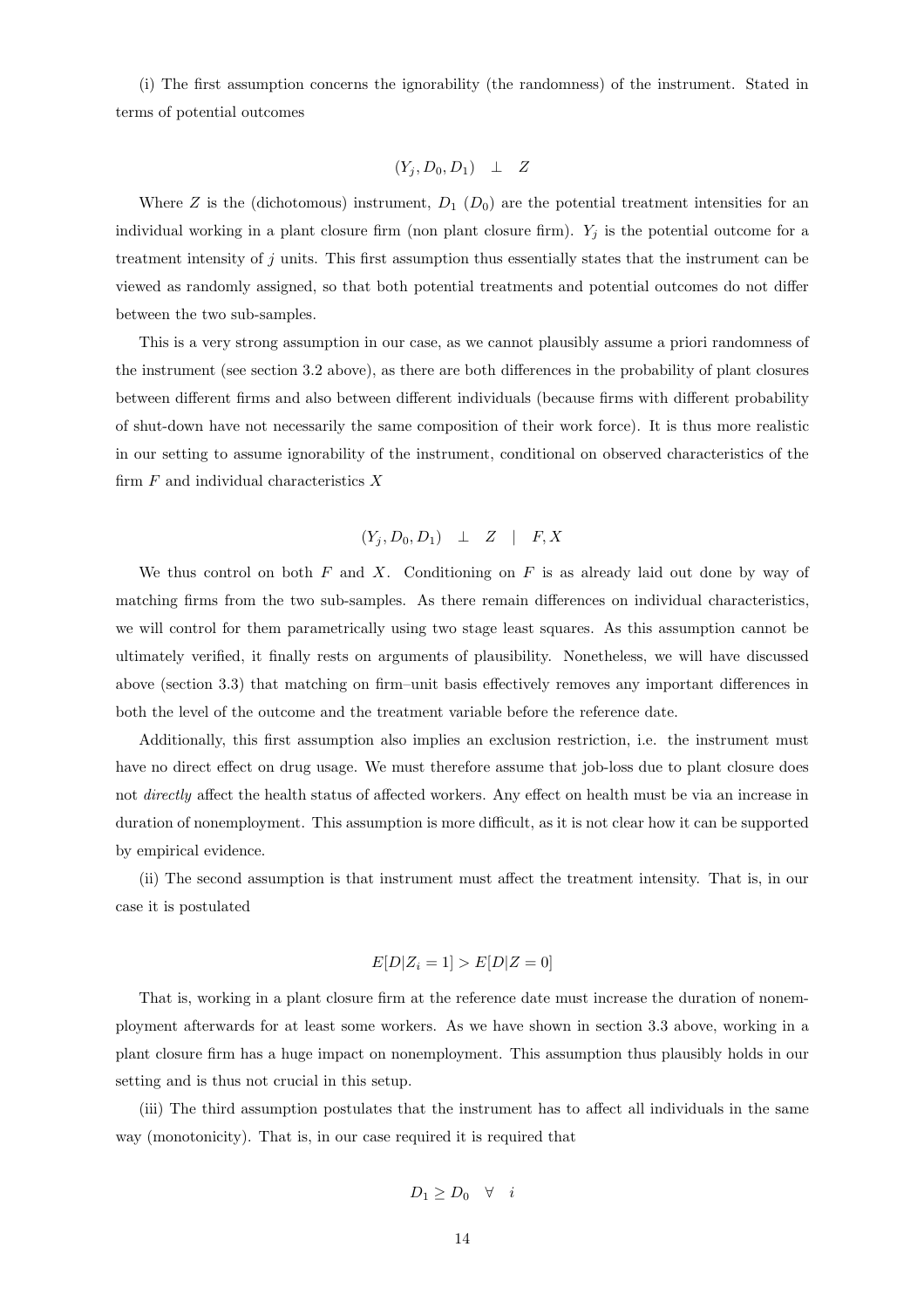This assumption states that the potential duration of nonemployment in case of working in a plant closure firm is always longer or at least as long as the potential duration of nonemployment in case of not working in a plant closure firm. Although this assumption is again not verifiable because it involves potential (and thus fundamentally unobserved) outcomes, it has a testable implication in the case of a non binary treatment, in that the empirical cumulative distribution functions of the treatment variable should not cross for the two sub-samples (see Angrist and Imbens 1995).

#### Figure 5

Figure 5 plots the CDF of the treatment variable (change in the duration of nonemployment between the period after and before the reference date). The fact that the both functions actually do not cross is thus important in rendering this third assumption plausible.

Angrist and Imbens (1995) show that – if all of the above mentioned assumptions hold – the Wald estimator measures the following average causal response (ACR) parameter

$$
\frac{E[Y_i|Z_i=1]-E[Y_i|Z_i=0]}{E[D_i|Z_i=1]-E[D_i|Z_i=0]} = \sum_j \omega_j E[Y_j-Y_{j-1}|D_1 \ge j > D_0]
$$
\n(1)

The ACR is a weighted average of causal responses for individuals which are induced to change their treatment intensity with the weights  $\omega_j$  being proportional to the share of individuals who change their treatment from less than  $j$  to  $j$  or more units on the treatment. That is, if the stated assumptions hold, we can estimate an average causal effect running from nonemployment to health for individuals which are induced an increase their duration of nonemployment due to the fact that they are working in a plant closure firm. The ACR depends on both the instrument used and and on the distribution of the treatment variable. This means that any estimated causal effect does not necessarily coincide with health effects of nonemployment resulting from other sources of job-loss.

Figure 5 is helpful in interpreting (1) because the difference between the two cumulative distribution functions for a given treatment intensity are proportional to the weights  $\omega_i$  attached to the average causal effect (see again Angrist and Imbens 1995). Evidently, the ACR identified in this paper predominantly refers to individuals whose non-employment experience changes by 0 to 10 months due to plant closure.

## 5 Results

As mentioned above the descriptive analysis may be misleading as plant closure workers and workers in ongoing firms are not identical with respect to individual characteristics. In this Section we present results from regression analyzes controlling for such differences. Our preferred estimation strategy relies on IV-estimation techniques, as discussed in Section 4 above. This methodology should make sure that the estimated effect of non-employment on workers' health situation is causal rather than reflecting spurious correlation due to reverse causality. However, we will also present OLS-estimates. This is not only interesting per se, by showing the significance of correlations between unemployment and health, conditional on individual characteristics. A comparison of OLS-results and IV-estimate also points to a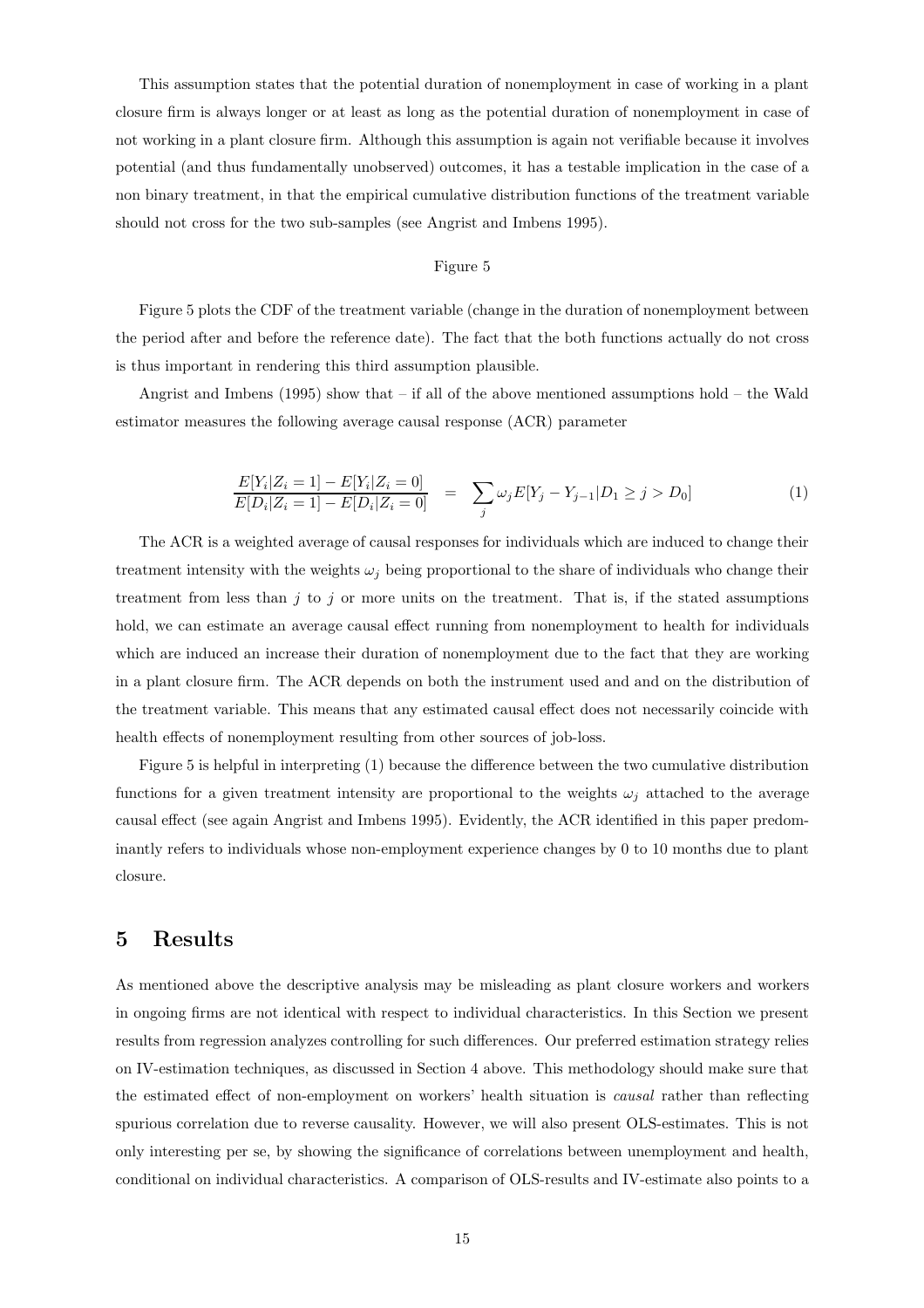possible bias that might be involved in empirical studies that do not appropriately address the causality issue. In the first part of this Section we focus on health-effects of non-employment for the entire sample of plant-closure workers. In the second Subsection we will show that estimated causal affects strongly vary across various sub-populations.

### 5.1 The Effect of Job Loss due to Plant Closure on Drug Use

The main results are presented in Table 5. In the first column the dependent variable is the number of drug prescription in the two year period *after* the reference date. OLS estimates that associate health with non-employment in the cross-section reveal a significantly positive and strong correlation between the number of months not employed and the number of drugs used. These estimates condition on a number of important individual characteristics such as age, age squared, earnings, and dummies for sex, season (quarterly), industry and firm size. According to cross-section estimates, one additional month of non-employment after the reference-date is associated with an increase in drug prescriptions of 0.06 during the two-years interval following the reference date.

#### Table 5

Columns 2 to 4 in Table 5 present results that focus on the change in the number of drugs before and after the reference date as the dependent and the change in months of non-employment as explanatory variable. In Column 2, first difference estimates reveal a positive, significant but much less important correlation between non-employment and drug use.  $^{14}$ 

Column 3 presents 2SLS estimates of the effect of non-employment on drug use. Interestingly, these estimates reveal a stronger correlation between non-employment on drug use than the estimates working with time-series variation (column 2), though the effect is not statistically significant. However, the coefficient is 1.5 time larger than the standard deviation indicating a p-value of .13 which is close to conventional levels of significance. Moreover, the fact that the first difference estimator identifies a weaker correlation between drug use and non-employment than the 2SLS estimator can be rationalized via selection into non-employment based on realized deterioration of health status. The change in drug use between periods when individuals loose their job is lower than it would be in the absence of health related selection.

However, as we have shown in section 3.2, NPC firms – identifying the change in drug use in the counterfactual situation without plant closure – are not comparable to PC firms. Thus, it is important to apply the 2SLS estimator also to the smaller sample containing only matched NPC firms in addition to PC firms. Results from the smaller sample are reported in column 4 of Table 5. These results suggest that the causal impact of non-employment on drug use is very strong and statistically significant at the 5 % level. One additional month of unemployment within a period of two years leads to an increase in average drug use on the order of 0.10 drugs (or  $6\% = 0.0958/1.62$ ).

The dependent variable in Table 5 as well as in the previous Tables referred to the total number of prescriptions of psychotropic and psychosomatic drugs. This is a meaningful and relevant subset

<sup>&</sup>lt;sup>14</sup>The finding that panel estimates of the correlation between health status and unemployment is less strong than the cross section correlation is pervasive in the literature. See Korpi (2001) for a recent example.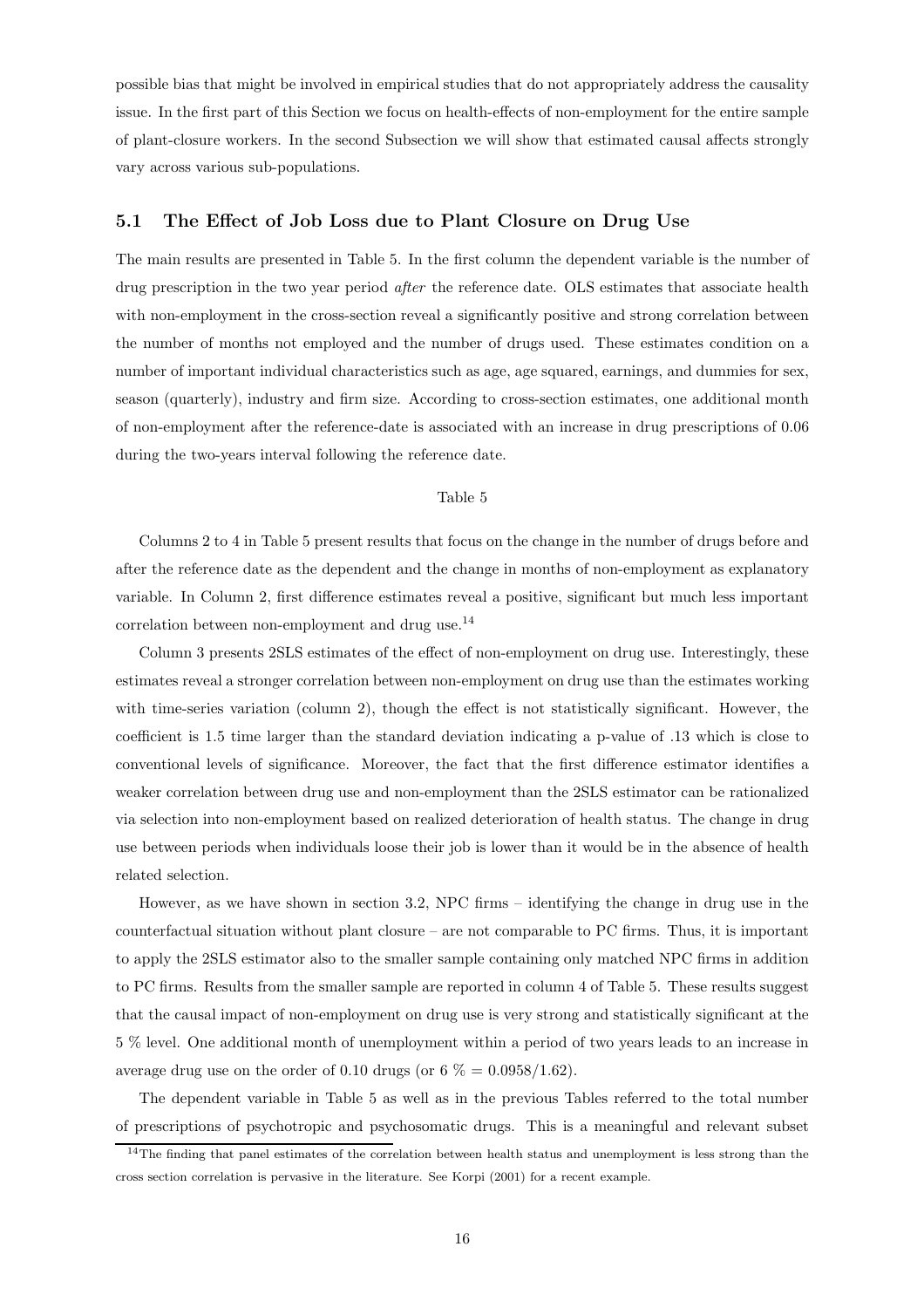of all drugs with respect to possible health problems associated with non-employment. However, it is important to keep in mind that this subclass of drugs is still quite heterogeneous. To gain some insight into the separate contribution to the main result by type of drug, Table 6 looks at non-employment effects on psychotropic and psychosomatic drug prescriptions separately.<sup>15</sup> The results displayed in Table 6 refer to the small sample containing only matched NPC firms. The causal effect of non-employment on use of drugs targeted at mental health is positive but not significantly different from zero (psychotropic drugs). However, note that the point estimate is more than 1.5 times higher than its standard error.

#### Table 6

Column 2 in Table ?? refers to use of drugs treating physical rather than mental disorders (psychosomatic drugs). The 2SLS estimate is large in absolute value and statistically significant. The point estimate suggests that one additional months of non-employment increases the number of psychosomatic prescription by 0.06 (or 5.6  $\% = 0.0605/1.07$ ), a substantial effect. In sum, the quantitative effects of non-employment on use of psychosomatic drugs use does not seem to be much different from its effect on use of psychotropic drugs.

The above results relate to average drug prescriptions per individual. In other words, it focuses on the mean, but does not consider any other aspect of the distribution of drug prescriptions across populations. The most obvious distributional aspect concerns the concentration of drug users among the population. Does the increase in mean prescription come from increases in drug consumption across the entire population, or is increase concentrated on a certain group of individuals? To analyze this issue we split the observed drug prescription into incidence (how many individuals use drugs?) and intensity (how many drugs are prescribed to drug users?). Column 3 in Table 6 presents results that take the incidence of drug use as a dependent variable. Incidence is a dummy variable that takes the value 1 if an individual buys at least one drug during a 2-year interval (after or before), and 0 otherwise. The dependent variable is the change (after-before) of the incidence of drug use.

Non-employment due to involuntary job-loss does not lead to a higher proportion of concerned individuals using drugs. 2SLS estimates lead to the conclusion that there is no causal impact of nonemployment on the propensity to use drugs for treatment of psychotropic or psychosomatic distress.<sup>16</sup> One interpretation of this finding is that non-employment due to involuntary job-loss is a distressing event, but in order to substantially destabilize the (emotional and physical) health situation of an individual, there has to be a predisposition for such instability. Absent such predispositions, that is without any drug prescriptions before the reference date, non-employment does not affect an individual's health situation. This result is consistent with the finding that mental distress does arise when labor-market problems coincide with other distress (in particular, family problems and partnership conflicts, divorce, etc.). It is plausible to assume that drug prescription before the reference date are correlated with such problems. Consequently, our result that only previous drug users are affected by non-employment due to involuntary job loss is in accordance with the hypothesis that experiencing non-employment may be the critical additional strain that causes an individual's health to deteriorate substantially.

<sup>&</sup>lt;sup>15</sup>Note that applying 2SLS separately to the two components of the dependent variable produces a meaningful decomposition in the sense that the coefficients on the components add up to the coefficients in the main results.

<sup>16</sup>Both OLS and FD results are identical to 2SLS results.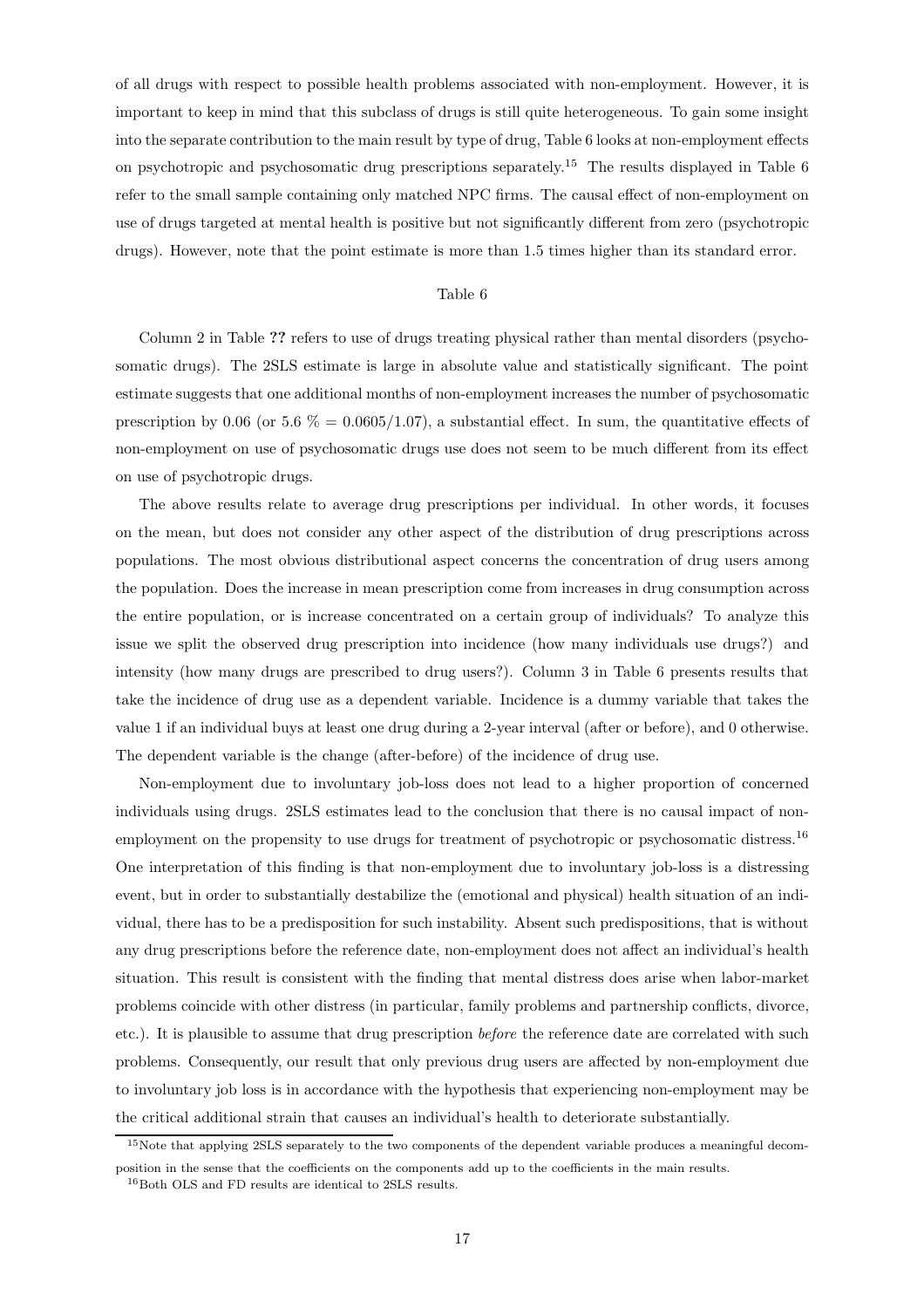### 5.2 Effects by Sub-samples

The above results were obtained by looking at the entire sample of plant closure workers. However, individual characteristics are important in explaining the variance in health outcomes.<sup>17</sup> If different characteristics lead to different outcomes on drug prescriptions, it may be that also interaction effects are potentially important. In other words, assume a certain combination of characteristics indicates a strong predisposition for consuming psychotropic and psychosomatic drugs: Then we might assume that such a group is potentially much more strongly affected by experiencing non-employment due to involuntary job loss that another groups without such predisposition.

In order to test for such heterogeneity in the health-effects of experiences non-employment, we now divide our sample into various sub-samples and look how confining the analysis to those sub-groups affects the treatment effect. Dividing the sample allows for full interaction in the involved variable. The results are summarized in Table 7:

#### Table 7

Differences by sex. The upper left panel of Table 7 presents the effect of non-employment on health separately for males and females. Involuntary non-employment affects the health situation of men more strongly than women. One interpretation for this result is that men are more strongly attached to the labor market, and their self-esteem and identity are more strongly damaged when experiencing nonemployment. In contrast, women have alternative roles and derive their self-esteem and self-perception to a lesser extent from paid work.<sup>18</sup> However, it is worth noting that this result contrasts previous findings. For instance, Thoits (1986) finds larger effects of job-loss and non-employment for women than for men. However, Ali and Avison (1997) show that negative effects for females arise predominantly for single mothers whereas for married mother no mental health effects of leaving one's job is found. They find support for the hypothesis that multiple identities (have alternative roles that define one's self) weakens the impact of negative strains on mental health.<sup>19</sup>

Differences by Age. Secondly, there are distinct effect differences between younger and older workers. We find that the health effect of involuntary non-employment due to job-loss is almost twice as large as the the corresponding effect for younger workers. Younger workers have less clearly defined role, are partly less attached to the labor force (as education is still important as an alternative activity). In contrast, older workers have fewer roles outside employment available. Moreover, as the incidence of drug use is arguably higher in older workers than in younger workers, one would expect the effect of non-employment on drug use to be stronger in older workers than in younger workers. This holds because non-employment only affects those workers having already used drugs (Table 6).

<sup>&</sup>lt;sup>17</sup>The fraction of variance in drug use explained across individuals increases from less than 1 % to 5.3 % when individual characteristics are added.

<sup>18</sup>See Akerlof and Kranton (2000) for the role of identity in shaping labor market outcomes.

<sup>19</sup>Studies that analyze the role of work (rather than non-employment) for mental health also support this prediction. Fox (1980) and Rosenfield (1992) find that having a job does reduce distress less strongly for women than for men. Other studies, however, do not find any differences (see Cleary and Mechanic, 1983, and Pearlin 1975).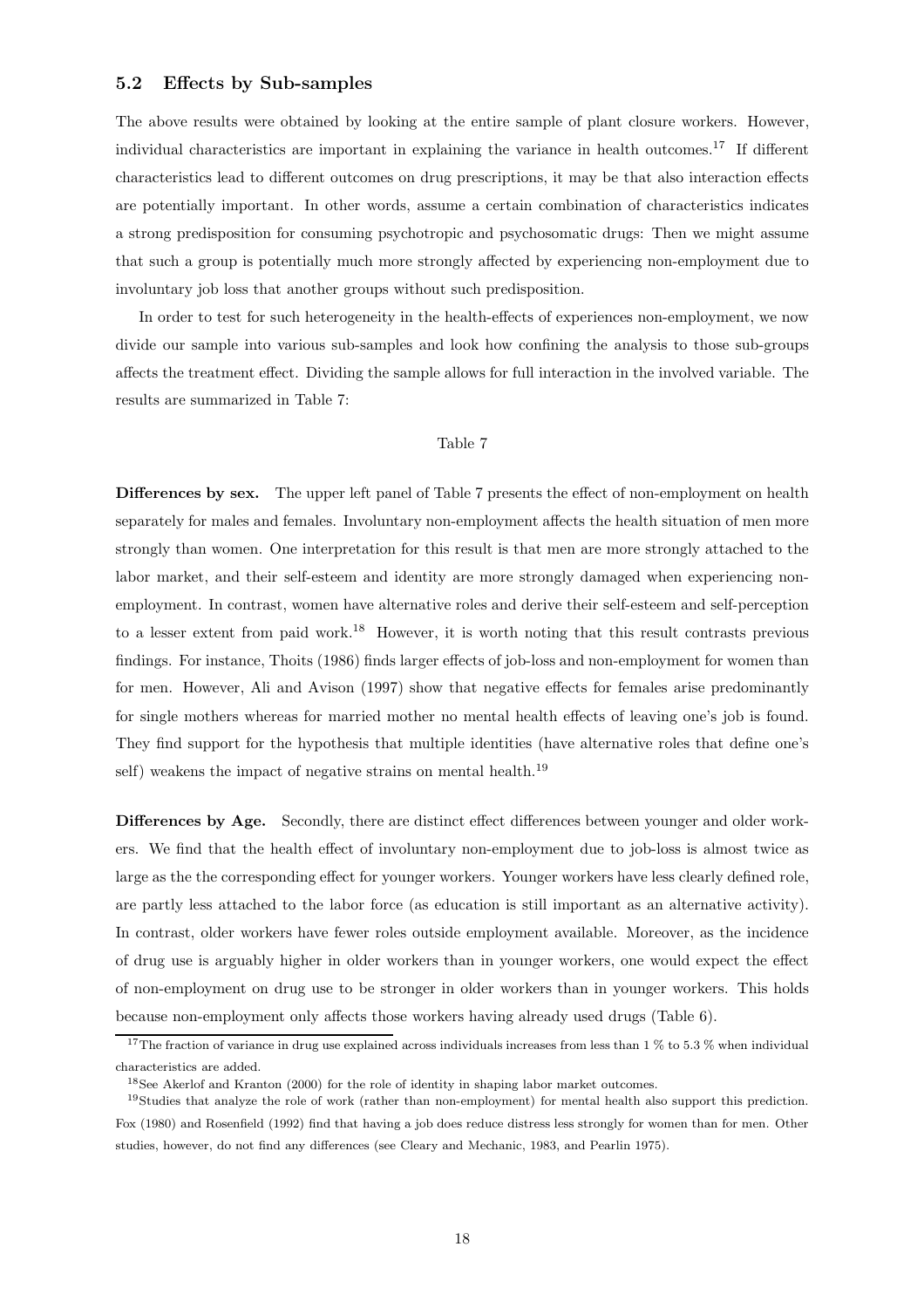Industry affiliation. A further interesting dimension is a workers industry affiliation. Construction workers and workers in the tourism industry are both frequently unemployed and change jobs more often than workers in other industries. For instance, seasonal workers account for almost 50 % of the unemployment inflow whereas their share in employment is less than 20 %. These arguments suggest that workers in seasonal industries are much more used to, and hence much less affected by, the experience of involuntary non-employment. The results in Table 7 strongly supports this prediction.

Occupation status. Fourthly, we find a difference in the effect of nonemployment on our sickness measure between occupational status by comparing blue– and white–collar workers. Although white– collar workers are perhaps expected to show more attachment to their job, we find that the effect is larger for blue–collar workers. This finding could be interpreted in terms of different coping resources, as white–collar workers may have more or more efficient coping strategies in dealing with job loss than blue–collar workers. The finding could also be due to the higher financial distress that is associated with non-employment. Average monthly earnings of blue collar workers are substantially lower than the corresponding earnings of white collar workers causing them to suffer more from earnings losses associated with non-employment.

Continuity of work history. Finally, we find that people with a continuous work history in the two years preceding the reference date exhibit a larger increase in drug usage than workers with a not so long work history. This clearly point to the importance of role identity on mental health. The longer a worker is in a particular social environment the more he or she is likely to have adopted to his or her role, shaping his identity and self-esteem. Moreover, being longer in a particular firm means that social contacts in that firm have become important. Hence loosing this environment and suffering involuntary non-employment leads to higher mental distress for high-tenure workers than low tenure workers.

# 6 Conclusions

In this paper we have analyzed the causal relationship between involuntary non-employment on the health of workers. To assess this causal relationship we have used job loss due to a plant closures as an instrument. If job loss due to plant closure is not per se affecting the health status, comparing plant closure workers (who are very strongly affected by unemployment) to workers in ongoing firms (whose unemployment exposure is normal) should reveal the causal impact of non-employment on health.

In contrast to many previous paper our health measure is both objective and unlikely to suffer from measurement error. We focus on use of drugs targeted at mental (psychotropic) and physical (psychosomatic) disorders commonly associated with distress and covered by mandatory Austrian health insurance. Such medication is highly correlated with unemployment-related health problems.

We find that one additional month of non-employment increases drug prescriptions by about 6 %. Given that the average duration of unemployment is about four months, this implies an increase by almost 25 %. While the 6 % - estimate is the same for both types of drugs, we find a significant effects only for psychosomatic medication. Increases in drug prescriptions are strongly concentrated among predisposed individuals. When an individual has not consumed drugs before the plant closure,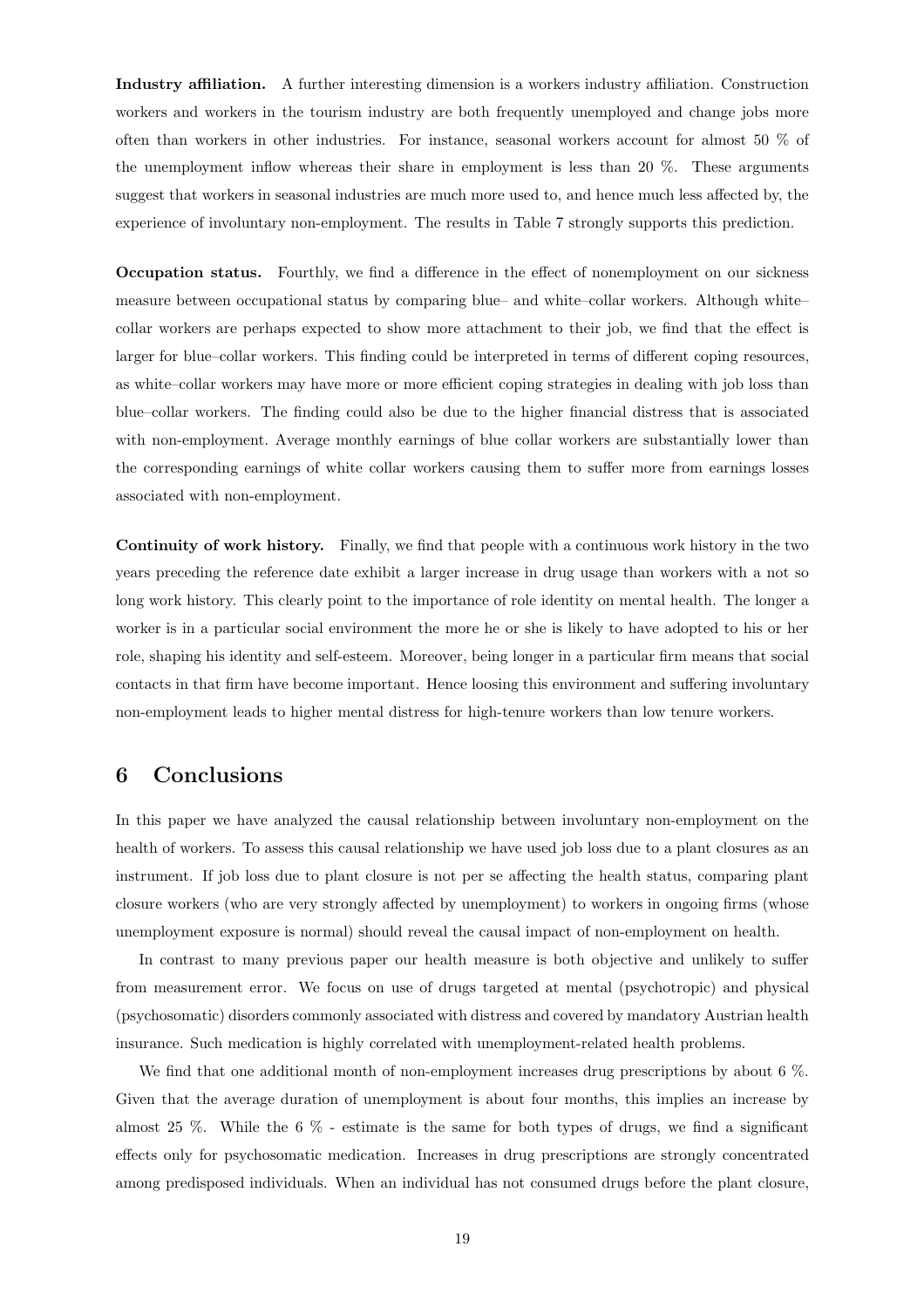he or she was unlikely to be affected by non-employment. This points to the importance of cumulative strains. Unemployment is a distressing event that influences an workers health condition. When distress accumulates (as indicated by previous drug consumption) an additional spell of unemployment may affect the an individual's health situation quite strongly.

Finally, the estimated effect varies strongly across sub-populations. Male workers, blue-collar workers, older workers, workers with higher tenure with the current firm, and workers from industries less exposed to seasonal unemployement are more strongly affected by involuntary non-employment.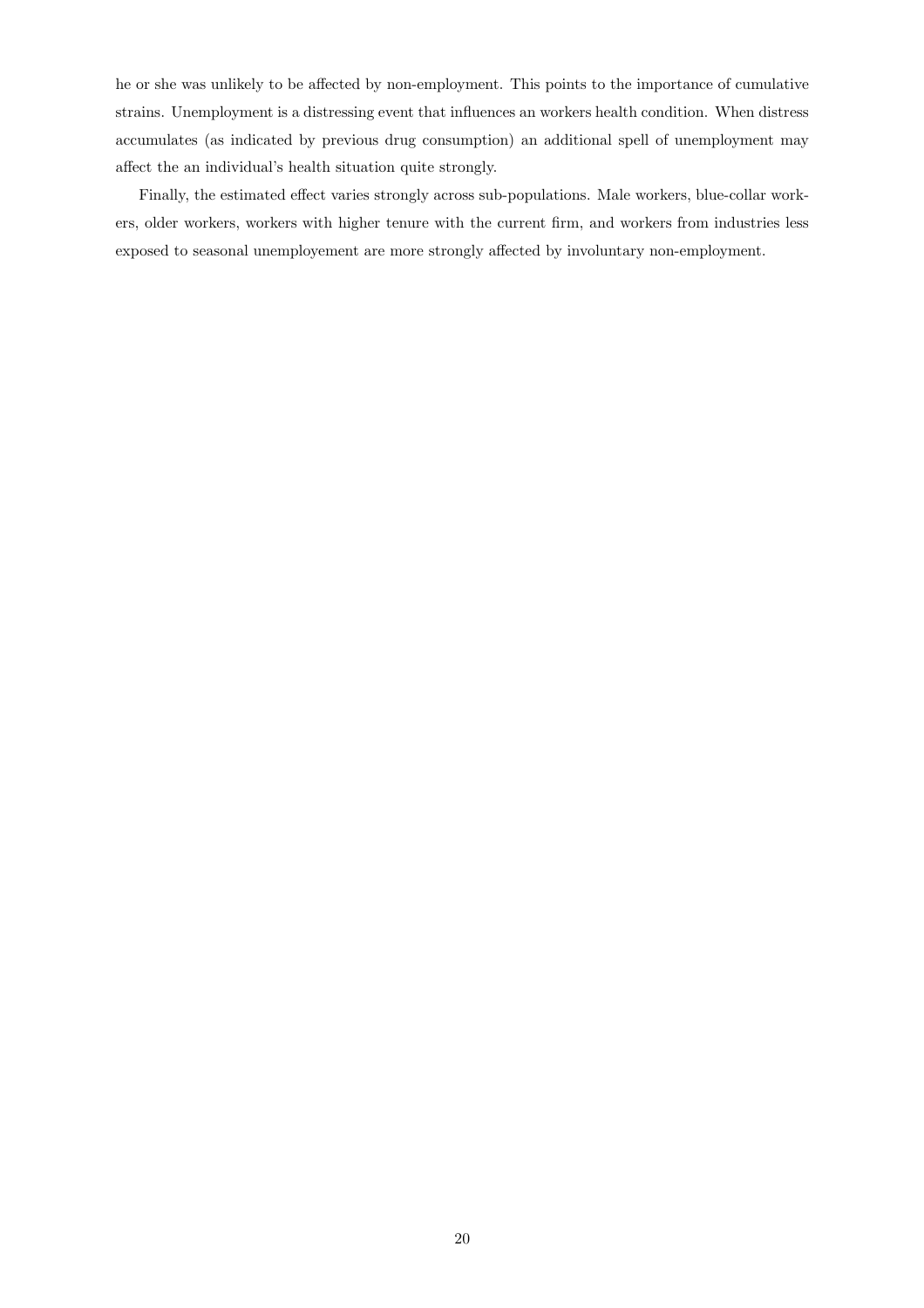# References

- [1] AKERLOF, GEORGE A. AND RACHEL E. KRANTON (2000). *Economics and Identity*. Quarterly Journal of Economics 115(3): 715-753.
- [2] ALI, JENNIFER AND WILLIAM R. AVISON (1997). *Employment Transitions and Psychological Dis*tress: The Contrasting Experiences of Single and Married Mothers. Journal of Health and Social Behavior, 38(4): 345-362.
- [3] Agerbo, Esben, Tor Eriksson, Preben Bo Mortensen, and Nils Westergaard-Nielsen (1998). Unemployment and mental disorders, An Empirical Analysis. Working Paper 98-02, Centre for Labor Market and Social Research, Aarhus.
- [4] Angrist, Joshua D., Guido Imbens and Donald Rubin (1996), Identification of Causal Effects Using Instrumental Variables, Journal of the American Statistical Association, 91: 444– 455.
- [5] ANGRIST, JOSHUA D. AND GUIDO IMBENS (1995), Two-State Least Squares Estimation of Average Causal Effects in Models with Variable Treatment Intensity, Journal of the American Statistical Association, 90: 431–442.
- [6] BAKKE, E. WRIGHT (1940). Citizens Without Work: A Study of the Effects of Unemployment upon the Worker. New Haven.
- [7] BJORKLUND, ANDERS (1985). Unemployment and Mental Health: Some Evidence from Panel Data. The Journal of Human Resources, 20(4): 469–483.
- [8] BRENNER, M.H. (1979). Mortality and the National Economy: A Review and the experience of England and Wales 1936-76. The Lancet 2, 8141, 568-573.
- [9] Brenner M.H. (1973). Mental Illness and the Economy. Cambridge, MA: Harvard University Press.
- [10] CLEARY, PAUL AND DAVID MECHANIC (1983) Sex Differences in Psychological Distress among Married People. Jouranl of Health and Social Behavior, 24:111-121.
- [11] DOOLEY, DAVID, JONATHAN FIELDING, AND LENNART LEVI(1996). Health and Unemployment. Annual Review of Public Health, 17: 449-465
- [12] DOOLEY D, CATALANO R, HOUGH R. (1992). Unemployment and alcohol disorder in 1910 and 1990: drift versus social causation. Journal of Occupational and Organizational Psychology, 65: 277-90.
- [13] Fox, John (1980). Gove's Specific Sex-Role Theory of Mental Illness: A Research Note. Journal of Health and Social Behavior, 21: 260-267.
- [14] FREY, BRUNO S. AND ALOIS STUTZER (2002). What Can Economists Learn from Happiness Research? Journal of Economic Literature, 40(2): 402–435.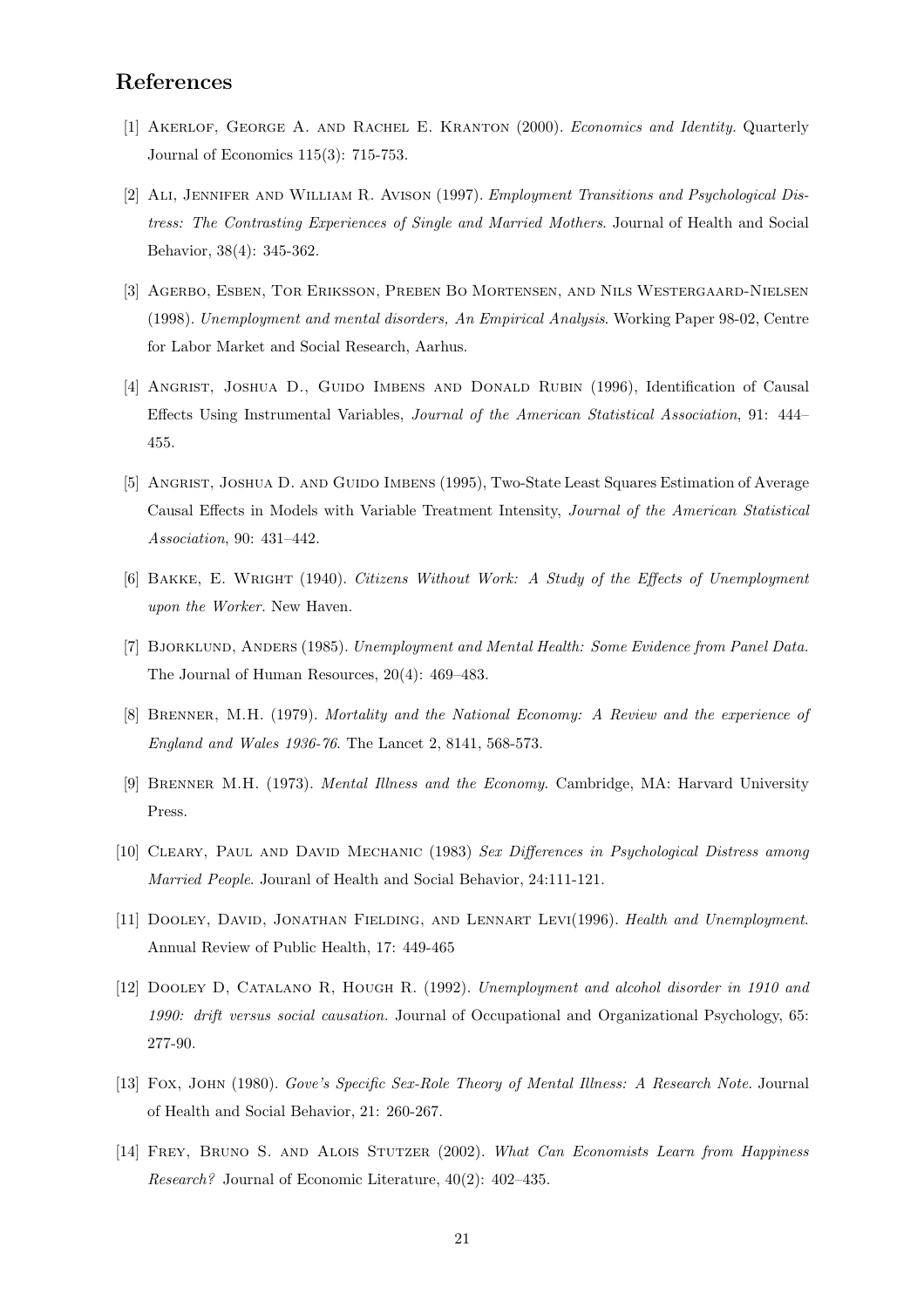- [15] Fryer, David (1986). The social psychology of the invisible: An interview with Marie Jahoda. New Ideas in Psychology, 4(1): 107–118.
- [16] Jahoda, Marie (1982). Employment and Unemployment: A Social–psychological Analysis. Cambridge: Cambrdige University Press.
- [17] Jahoda, Marie, Lazarsfeld, Paul F. and Hans Zeisel (1975). Die Arbeitslosen von Marienthal. Ein soziographischer Versuch. Frankfurt: Suhrkamp. First published in 1993 (Vienna).
- [18] KESSLER, RONALD C. (1979). Stress, Social Status, and Psychological Distress. Journal of Health and Social Behaviour, 20(3): 259–272.
- [19] KESSLER, RONALD C. AND PAUL D. CLEARY (1980). Social Class and Psychological Distress. American Sociological Review, 45(3): 463–478.
- [20] Kessler, Ronald C., J. Blake Turner and James S. House (1989). Unemployment, Reemployment, and Emotional Functioning in a Community Sample. American Sociological Review, 54(4): 648–657.
- [21] Korpi, Thomas (2001). Accumulating Disadvantage: Longitudinal Analyses of Unemployment and Physical Health in Representative Samples of the Swedish Population. European Sociological Review 17(3): 255-273.
- [22] KUHN, PETER J. (2002). Losing Work, Moving On. International Perspectives on Worker Displacement. Kalamazoo Michigan: W.E. Upjohn Institute for Employment Research.
- [23] MARSH, CATHERINE AND JOSE LUIS ALVARO (1990). A Cross–Cultural Perspective on the Social and Psychological Distress Caused by Unemployment: A Comparison of Spain and the United Kingdom. European Sociological Review, 6(3): 237–255.
- [24] McLeod, Jane D. and Ronald C. Kessler (1990). Socioeconomic Status Differences in Vulnerability to Undesirable Life Events. Journal of Health and Social Behaviour, 31(2): 162–172.
- [25] Morse, Nancy C. and Robert S. Weiss (1955). The Function and Meaning of Work. American Socological Review, 20(2): 191–198.
- [26] OSWALD, ANDREW J. (1997). Happiness and Economic Performance. The Economic Journal, 107(445), 1815–1831.
- [27] PEARLIN, LEONARD J. (1975). Sex roles and depression in Life Span Developmental Psychology: Normal Life Crisis, edited by N.Datan and H.Grisber. New York: Academic Press.
- [28] PEARLIN, LEONARD J. (1989). The Sociological Study of Stress. Journal of Health and Social Behaviour, 30(3): 241–256.
- [29] PEARLIN, LEONARD I. AND CARMI SCHOOLER (1978). The Structure of Coping. Journal of Health and Social Behaviour, 19(1): 2–21.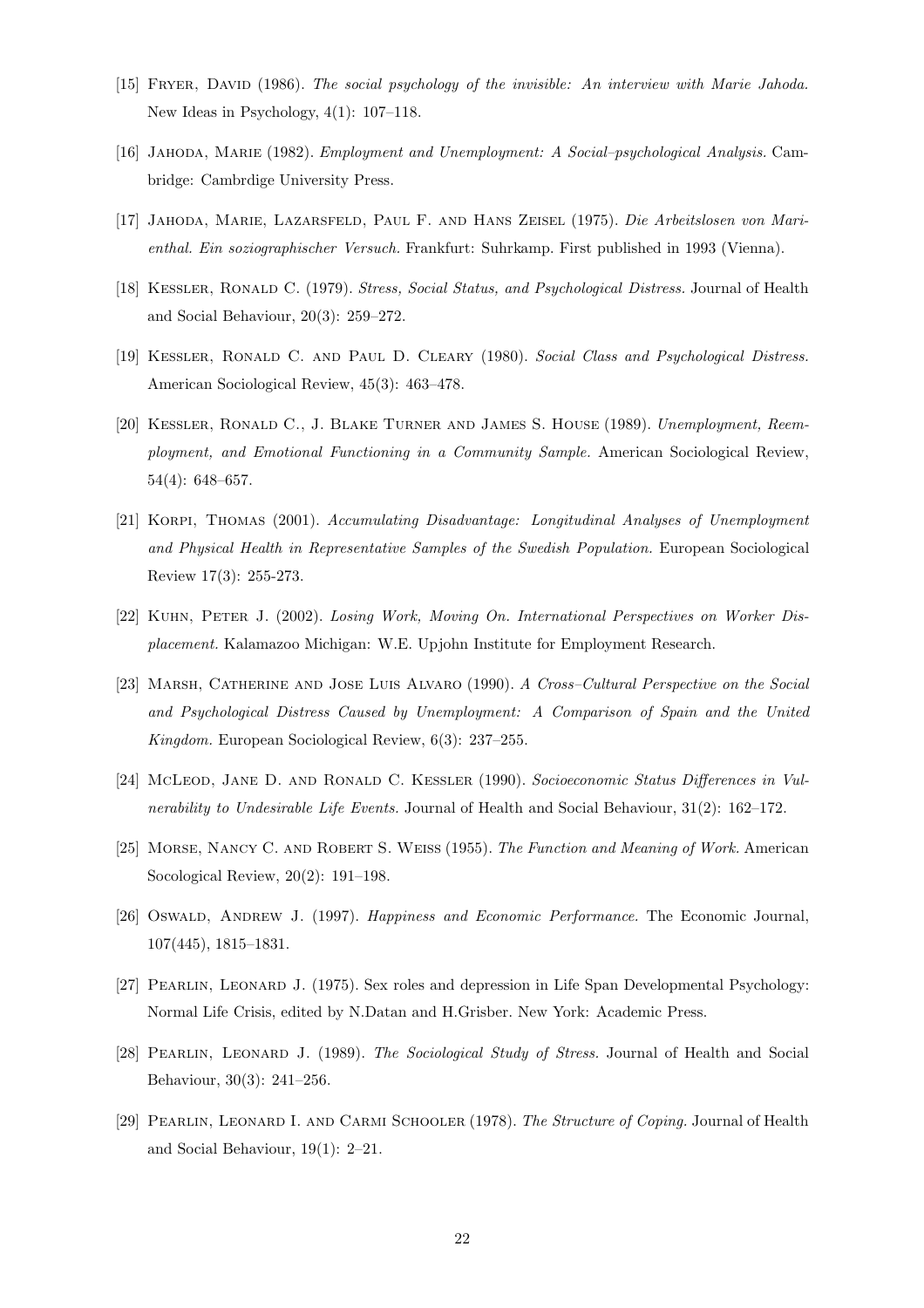- [30] PERROTT, J. AND EDGAR SYDENSTRICKER (1935). Causal and Selective Factors in Sickness. The American Journal of Sociology, 40(6): 804–812.
- [31] ROSENFIELD, SARAH (1989). The Effects of Women's Employment: Personal Control and Sex Differences in Mental Health. Journal of Health and Social Behavior, 30: 77-91.
- [32] SHIELDS, MICHAEL A. AND STEPHEN WHEATLY PRICE (2001). Exploring the Economic and Social Determinants of Psychologial and Psychosocial Health. IZA Discussion Paper No. 396.
- [33] SOLOW, ROBERT (1990). The Labor Market as a Social Institution. Oxford: Basil Blackwell.
- [34] STUTZER, ALOIS AND RAFAEL LALIVE (2004). The Role of Social Work Norms in Job Searching and Subjective Well–Being. Forthcoming in: Journal of the European Economic Association.
- [35] THOITS, PEGGY A. (1986). Multiple Identities: Examining Gender and Marital Status Differences in Distress. American Sociological Review, 51(2): 259–272.
- [36] Turner, J. Blake (1995). Economic Context and the Health Effects of Unemployment. Journal of Health and Social Behaviour, 36(3): 213–229.
- [37] Westergaard-Nielsen, Nils, Esben Agerbo, Tor Eriksson, and Preben Bo Mortensen (2003). Labour Market Behaviour when minds are not so beautiful. Paper presented at AEAmeeting, 2003.
- [38] WHELAN, CHRISTOPHER T. (1994). Social Class, Unemployment, and Psychological Distress. European Sociological Review, 10(1), 49–61.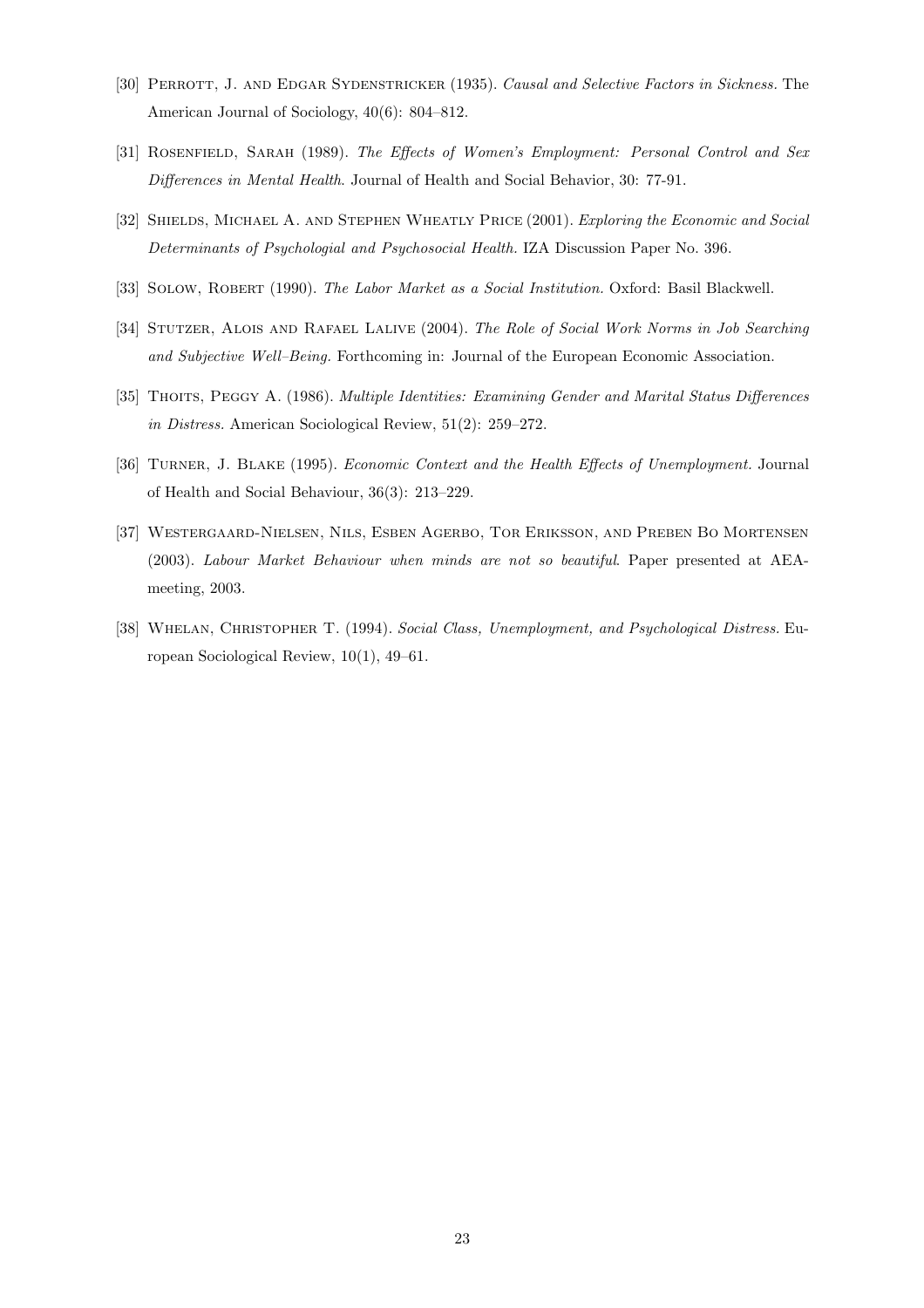# A Figures

Figure 1: Proportion of Observations in Nonemployment, Plant Closure versus Non Plant Closure Workers

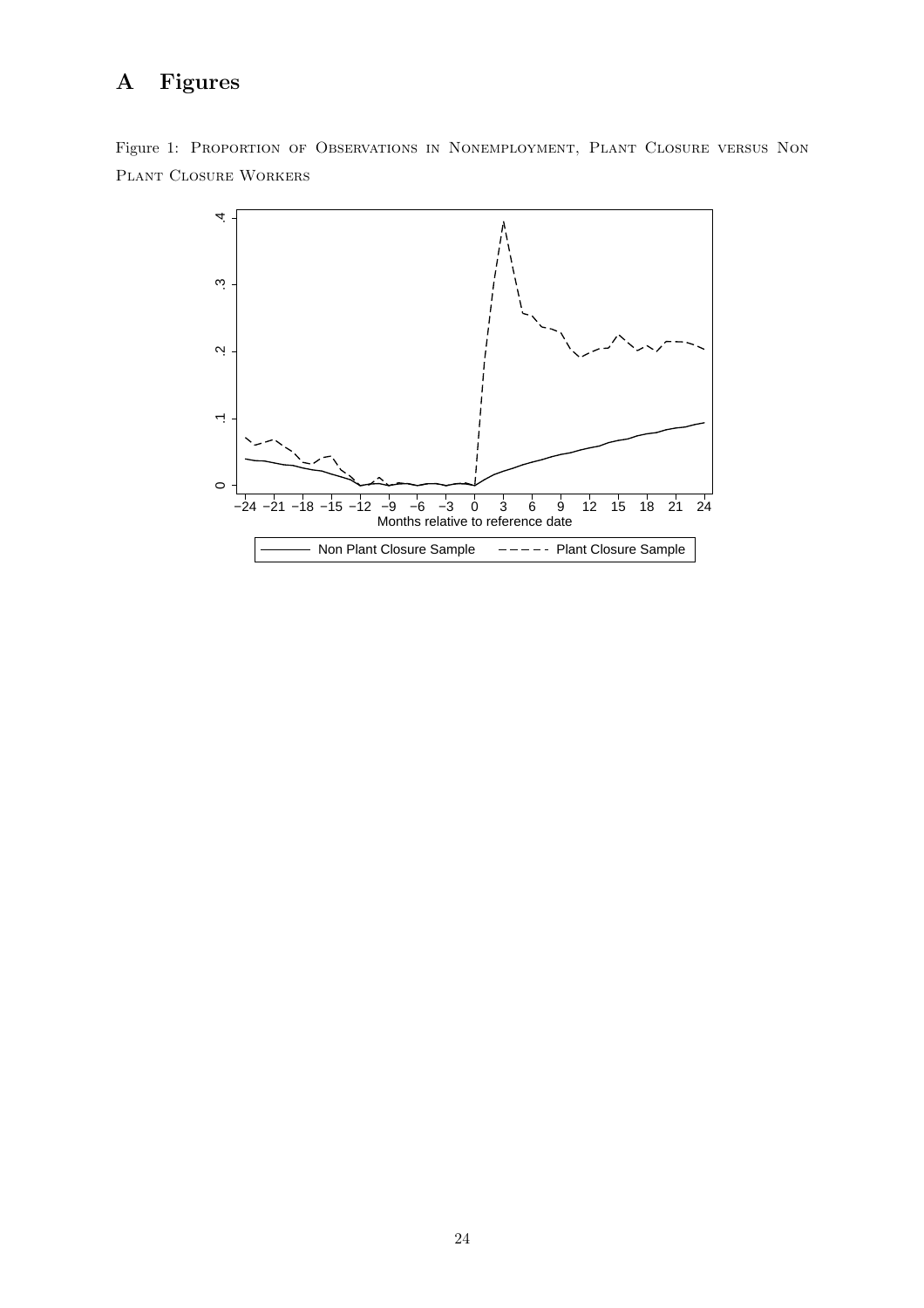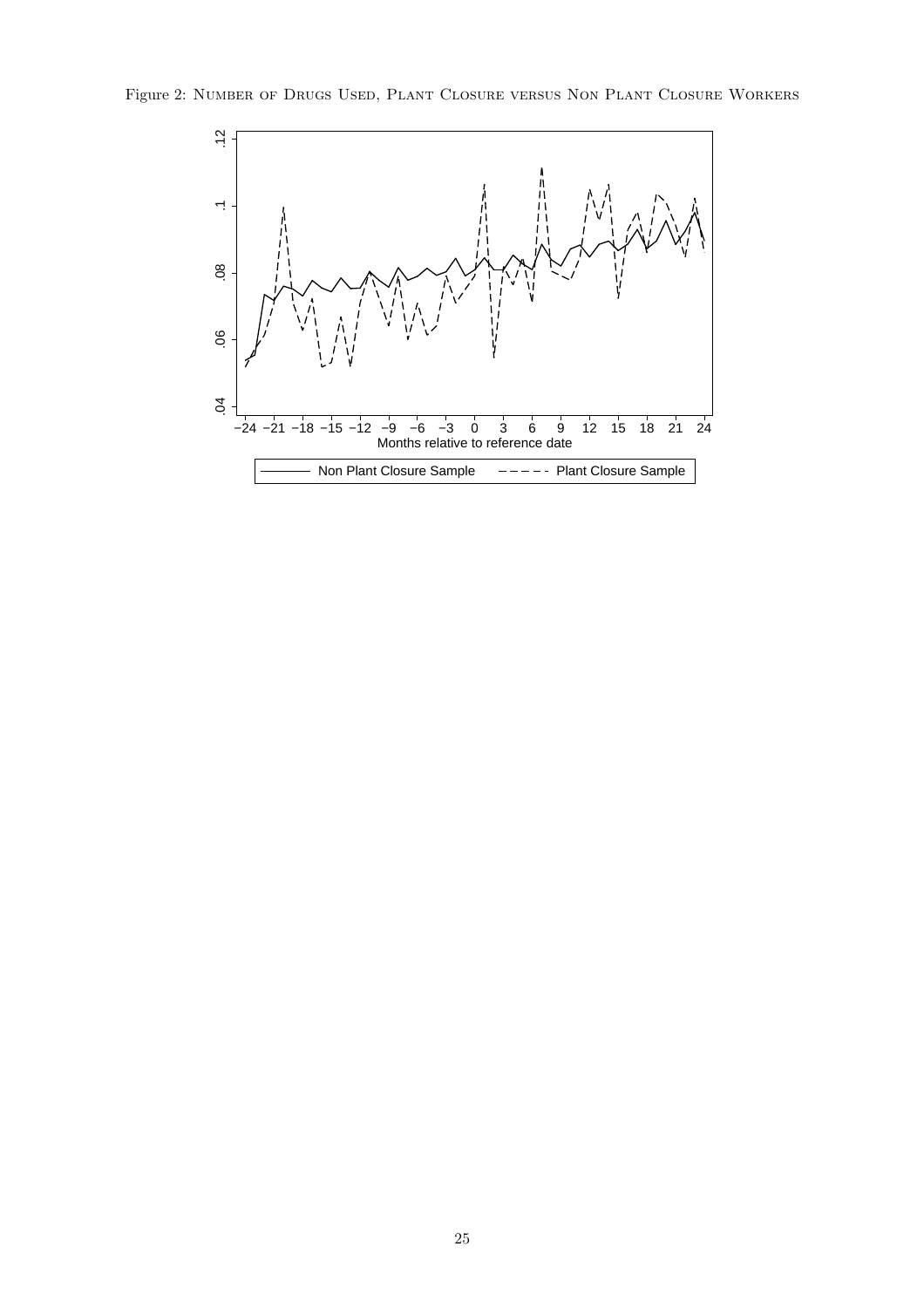Figure 3: Number of Drugs Used, Matched Non Plant Closure Workers

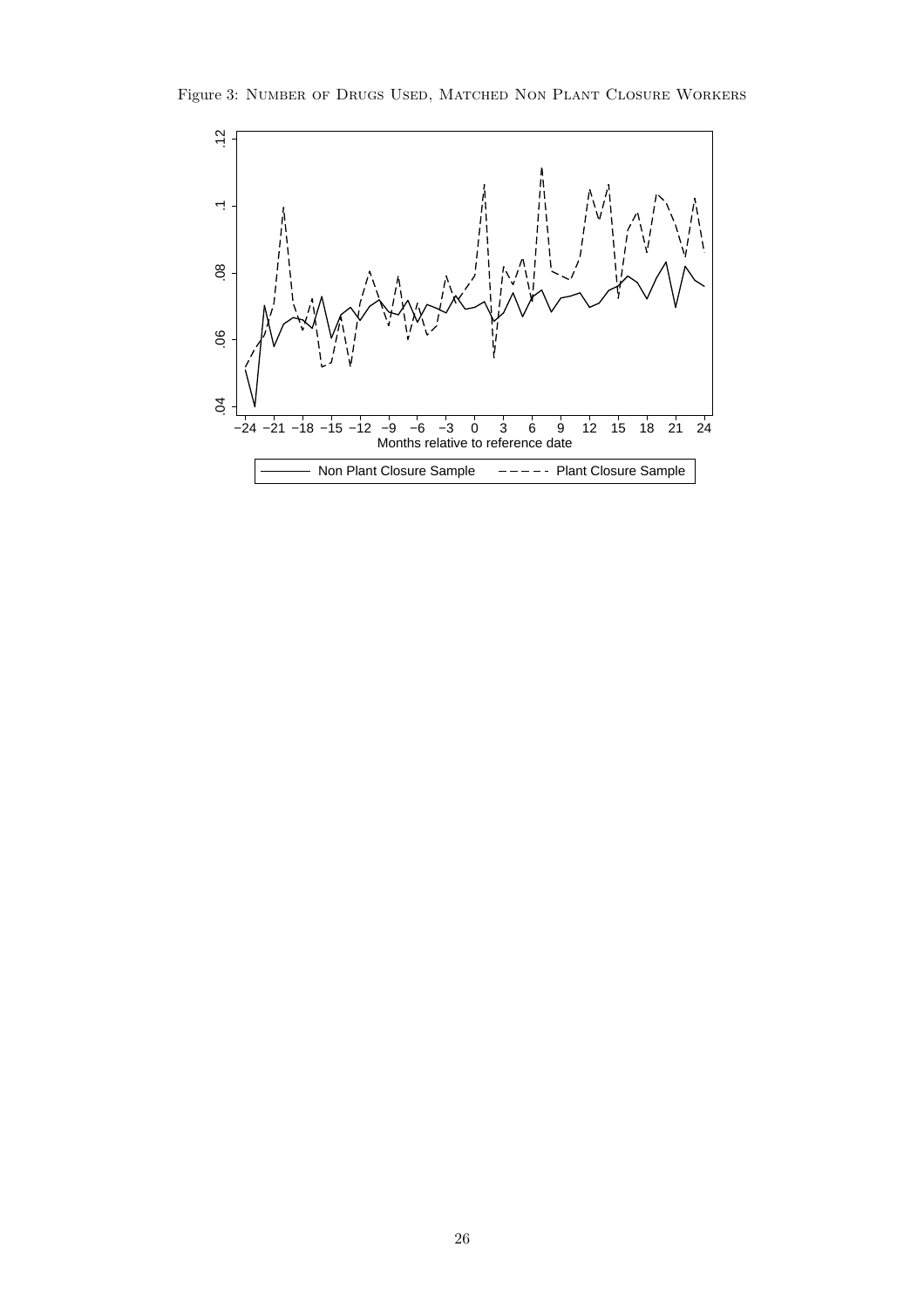

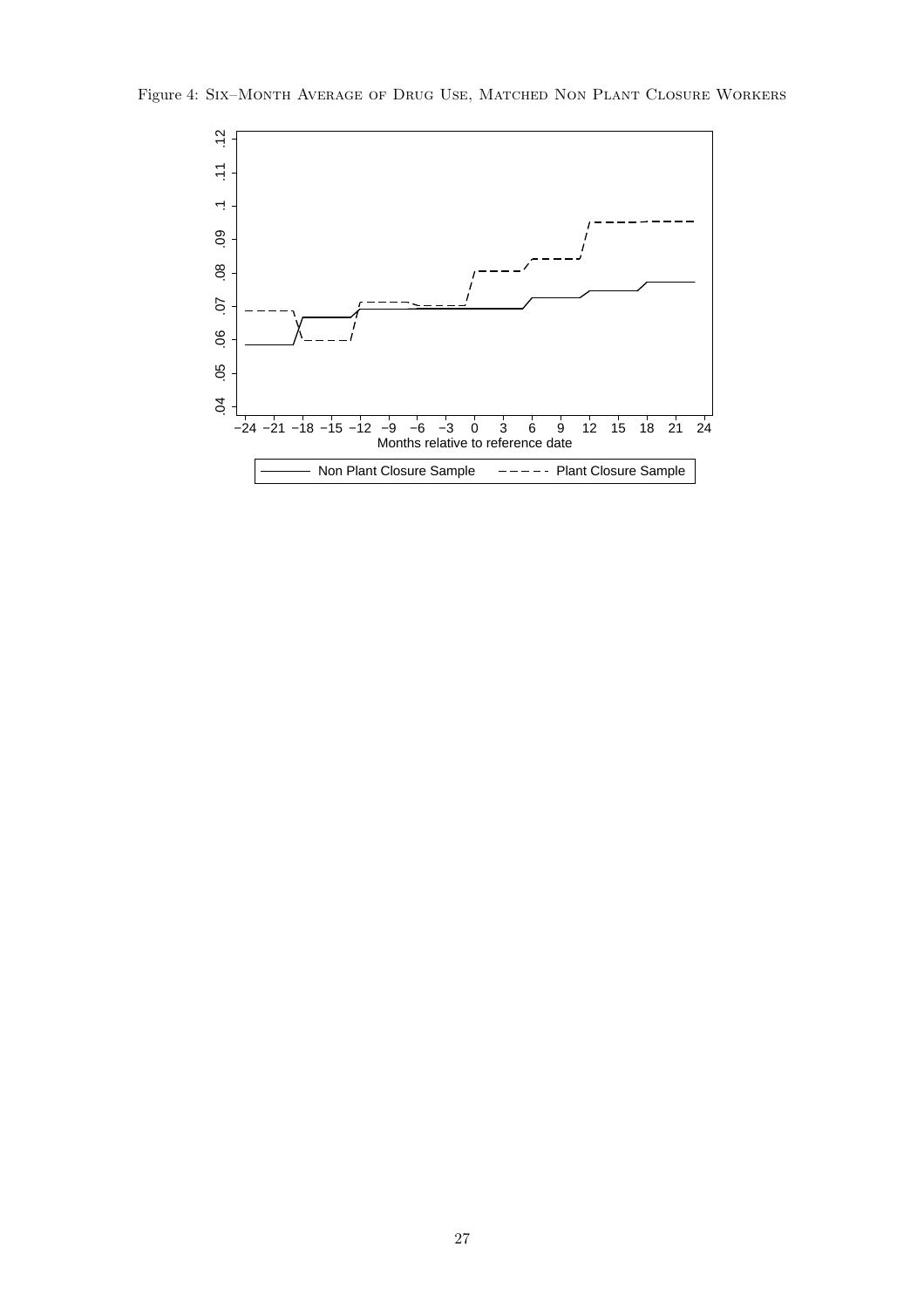Figure 5: CUMULATIVE DISTRIBUTION FUNCTIONS OF TREATMENT VARIABLE (CHANGE IN THE Number of Months Not Employed), Matched Non Plant Closure Workers

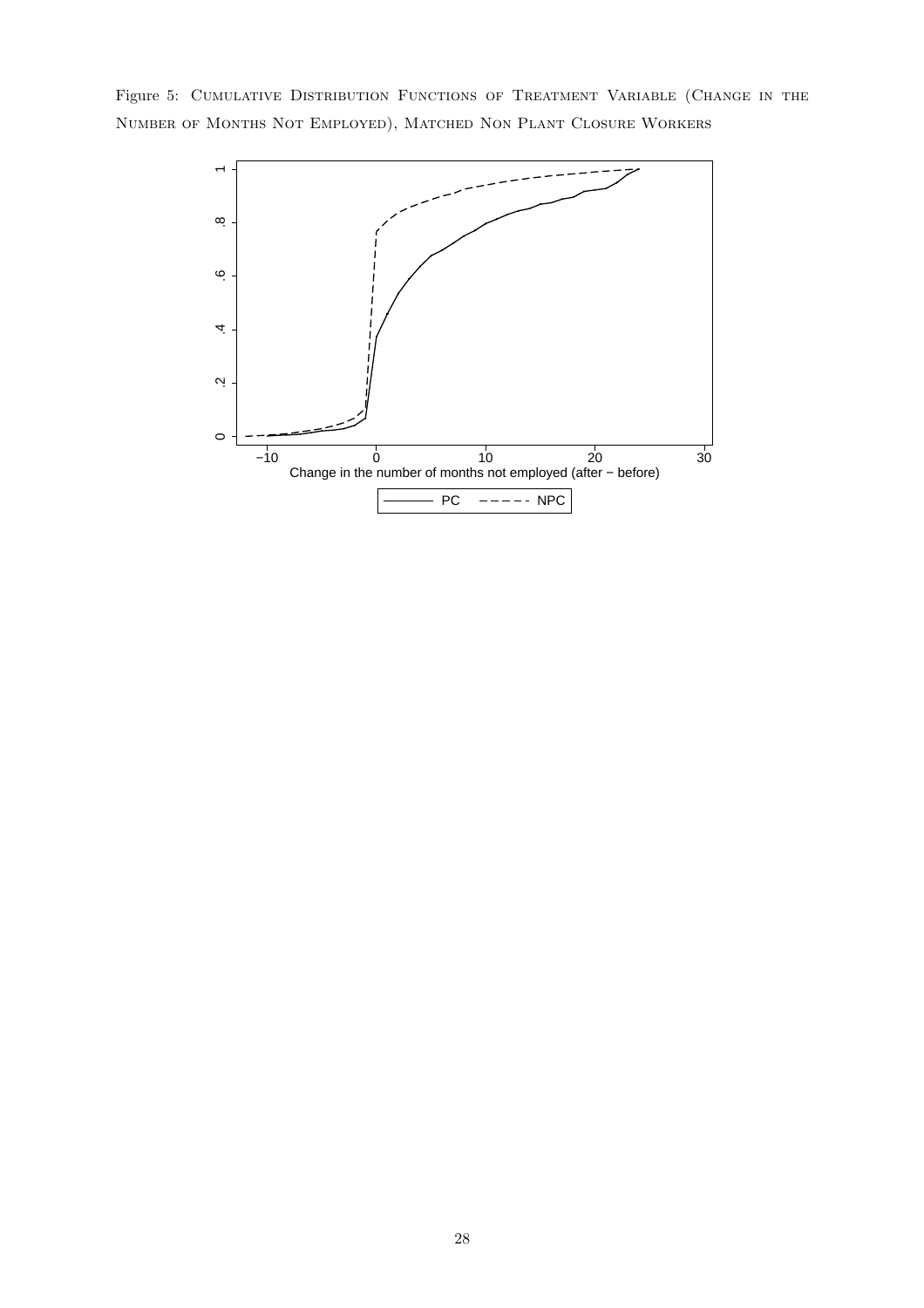# B Tables

|                        | February 2000 | May 2000 | August 2000 | October 2000 | Total     |
|------------------------|---------------|----------|-------------|--------------|-----------|
| Number of Firms        |               |          |             |              |           |
| Plant Closure          | 13            | 19       | 13          | 23           | 68        |
| Non Plant Closure      | 11'237        | 11'599   | 11'708      | 11'674       | 46'218    |
| Total                  | 11'250        | 11'618   | 11'721      | 11'697       | 46'286    |
| Number of Observations |               |          |             |              |           |
| Plant Closure          | 176           | 155      | 88          | 313          | 732       |
| Non Plant Closure      | 286'190       | 288'444  | 289'086     | 288'243      | 1'151'963 |
| Total                  | 286'366       | 288'599  | 289'174     | 288'556      | 1'152'695 |

Table 1: Number of Observations and Number of Firms

Notes: Number of observations and number of individuals (firms respectively) are only identical for the plant closure sample. This is not the case for the non plant closure sample, because the same firm can appear in more than one quarter. Due to this, some individuals are observed more than once.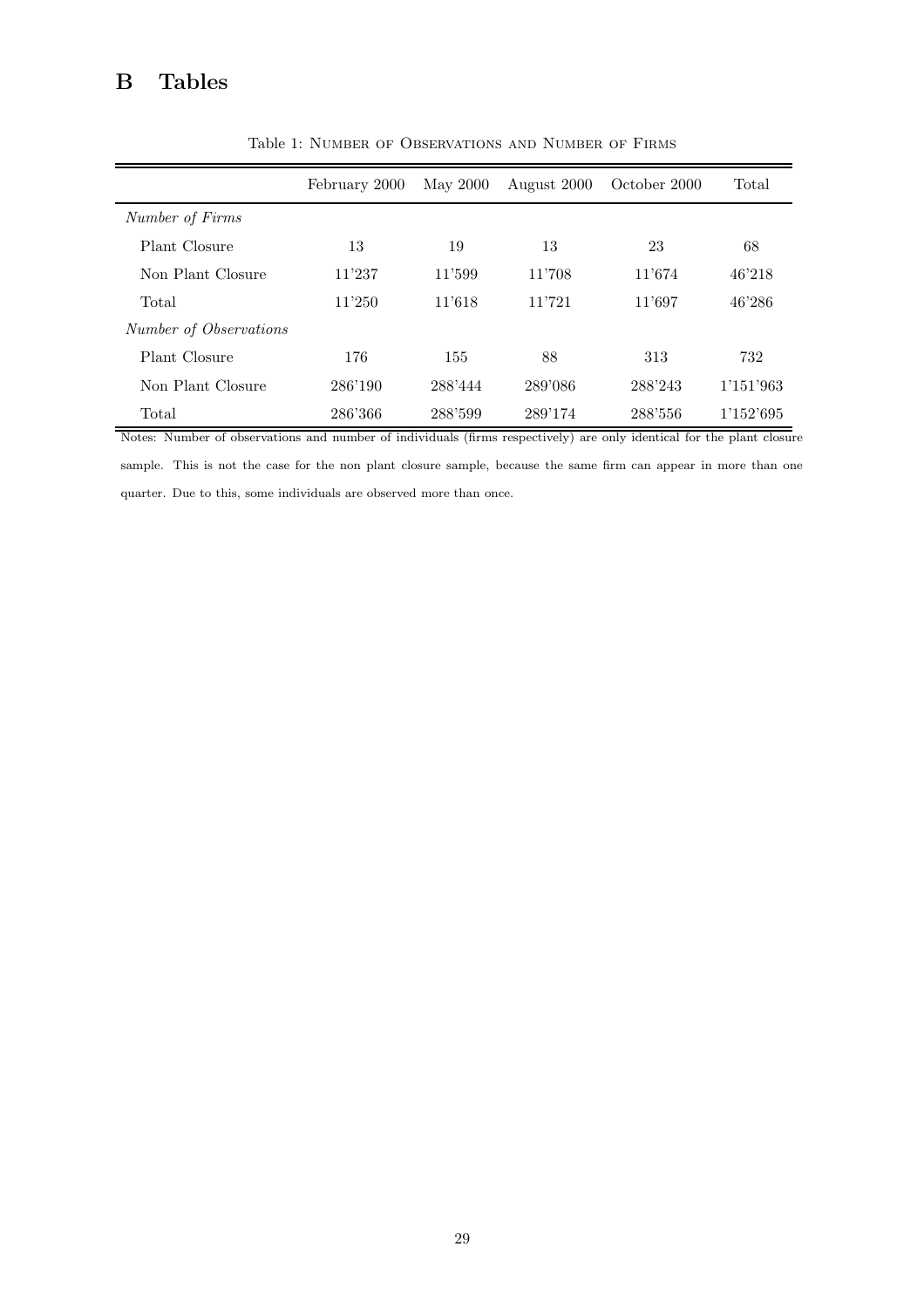|                                    | NPC                           |                              |                  |       |                | PC    |
|------------------------------------|-------------------------------|------------------------------|------------------|-------|----------------|-------|
| Variable                           | All Firms                     |                              | Matched Firms    |       |                |       |
| Industry                           |                               |                              |                  |       |                |       |
| Agriculture                        | 398                           | 0.009                        | 10               | 0.015 | $\mathbf{1}$   | 0.015 |
| Mining                             | 377                           | 0.008                        | $\boldsymbol{0}$ | 0.000 | $\theta$       | 0.000 |
| Construction                       | 5'226                         | 0.113                        | 150              | 0.221 | 15             | 0.221 |
| Manufacturing                      | 12'623                        | 0.273                        | 169              | 0.249 | 17             | 0.250 |
| Transportation & Utilities         | 2'954                         | 0.064                        | 60               | 0.088 | 6              | 0.088 |
| Wholesale Trade                    | 4'088                         | 0.089                        | 50               | 0.074 | 5              | 0.074 |
| Retail Trade                       | 3'841                         | 0.083                        | 40               | 0.059 | $\overline{4}$ | 0.059 |
| Information, Finance & Real Estate | 4'950                         | 0.107                        | 80               | 0.118 | 8              | 0.118 |
| Other Services                     | 9'021                         | 0.195                        | 80               | 0.118 | 8              | 0.118 |
| Missing Information                | 2'740                         | 0.059                        | 40               | 0.059 | $\overline{4}$ | 0.059 |
| Test of Independence               |                               |                              |                  |       |                |       |
| All Firms                          | $\chi^2 = 11.3563, p = 0.252$ |                              |                  |       |                |       |
| Matched Firms Only                 |                               | $\chi^2 = 0.0004, p = 1.000$ |                  |       |                |       |
| Size of Firm                       |                               |                              |                  |       |                |       |
| $10 - 49$                          | 26'051                        | 0.564                        | 554              | 0.816 | 55             | 0.809 |
| $50 - 99$                          | 8'624                         | 0.187                        | 64               | 0.094 | 6              | 0.088 |
| $100 +$                            | 11,543                        | 0.250                        | 61               | 0.090 | 7              | 0.103 |
| Test of Independence               |                               |                              |                  |       |                |       |
| All Firms                          | $\chi^2 = 16.6241, p = 0.000$ |                              |                  |       |                |       |
| Matched Firms Only                 | $\chi^2 = 0.1443, p = 0.930$  |                              |                  |       |                |       |
| Number of Firms                    | 46'218<br>679<br>68           |                              |                  |       |                |       |

Table 2: Comparison Plant Closure versus Non Plant Closure Firms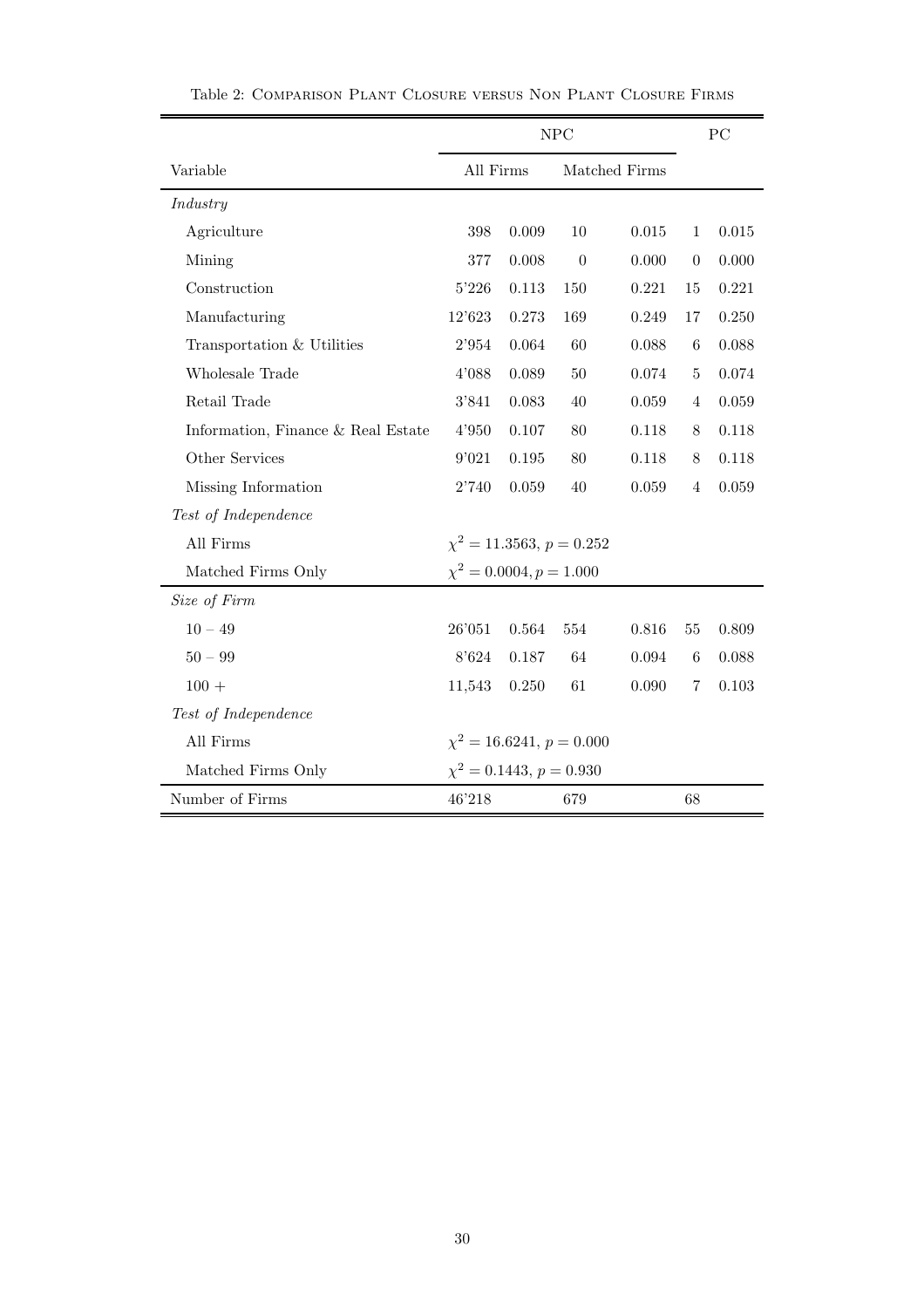|                                | Average Number of Drugs<br>Psychotropic Drugs<br>Psychosomatic Drugs<br>All Drugs |        |        |  |
|--------------------------------|-----------------------------------------------------------------------------------|--------|--------|--|
|                                |                                                                                   |        |        |  |
| Continuously Employed          | 3.6791                                                                            | 1.3577 | 2.3213 |  |
| 1 to 5 Months Not Employed     | 4.3431                                                                            | 1.4902 | 2.8529 |  |
| 6 to 12 Months Not Employed    | 3.8325                                                                            | 1.4509 | 2.3816 |  |
| 13 or More Months Not Employed | 5.7986                                                                            | 2.5050 | 3.2936 |  |
| All                            | 3.9040                                                                            | 1.4478 | 2.4562 |  |

Table 3: Nonemployment and Sickness

Notes: Average number of drugs over the whole period (i.e. all 48 months).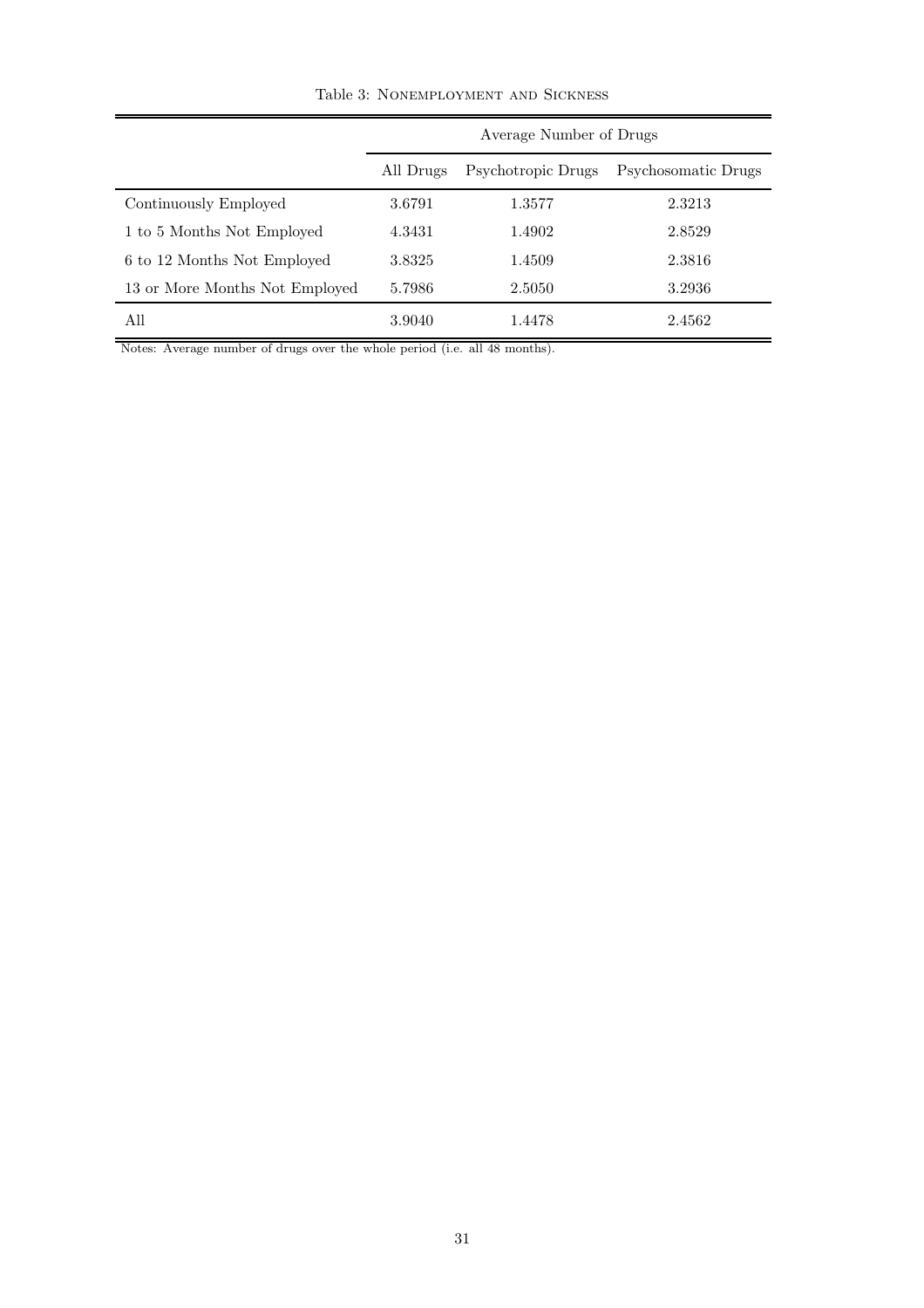| Table 4: CHANGES IN NONEMPLOYMENT AND SICKNESS (ALL DRUGS) |  |  |
|------------------------------------------------------------|--|--|
|------------------------------------------------------------|--|--|

|                                 | After                 |                                 |  |
|---------------------------------|-----------------------|---------------------------------|--|
| <b>Before</b>                   | Continuously Employed | At Least One Month Not Employed |  |
| Continuously Employed           | 0.1971                | 0.6974                          |  |
|                                 | [827, 759]            | [179, 476]                      |  |
|                                 |                       |                                 |  |
| At Least One Month Not Employed | 0.0226                | 0.5332                          |  |
|                                 | [92, 519]             | [52, 941]                       |  |

Notes: Average change in the number of drugs (After – Before), where After (Before) refers to the 24 months after (before)

the reference date. Number of observations in brackets.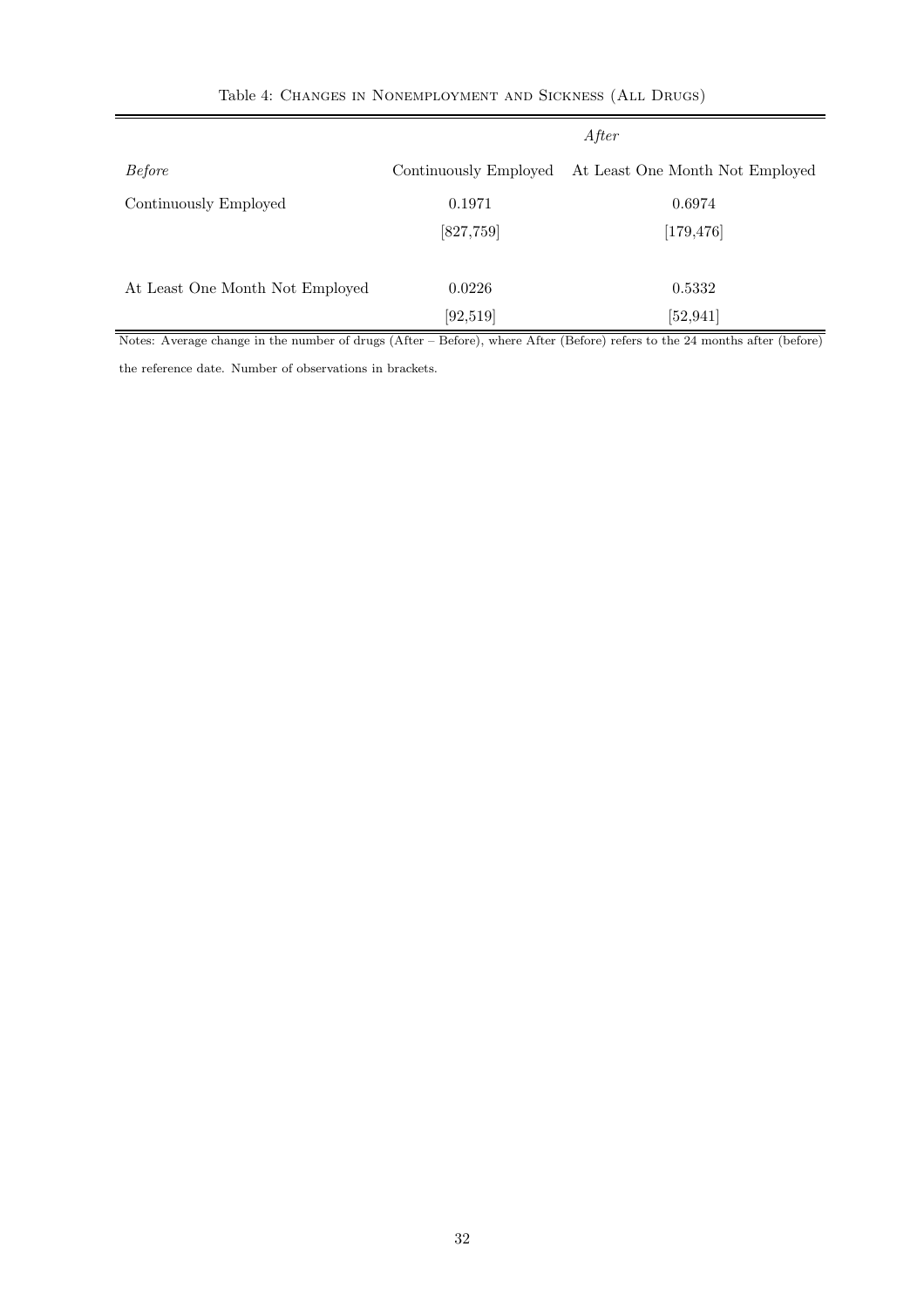| Dependent Variable                           | Number of Drugs |             | Change in Number of Drugs |            |  |  |
|----------------------------------------------|-----------------|-------------|---------------------------|------------|--|--|
| Estimation Method                            | <b>OLS</b>      | FD          | 2SLS                      | 2SLS       |  |  |
| Number of Months Not Employed                | $0.0630***$     |             |                           |            |  |  |
|                                              | (0.0019)        |             |                           |            |  |  |
| Change in Number of Months Not Employed      |                 | $0.0269***$ | 0.0606                    | $0.0958**$ |  |  |
|                                              |                 | (0.0012)    | (0.0398)                  | (0.0403)   |  |  |
| Estimated Elasticity                         | 0.0486          | 0.1102      | 0.2483                    | 0.7524     |  |  |
| Control Variables Included                   | Yes             | Yes         | Yes                       | Yes        |  |  |
| Matched NPC Sample                           | N <sub>o</sub>  | No          | N <sub>0</sub>            | Yes        |  |  |
| R-squared                                    | 0.0535          | 0.0061      |                           |            |  |  |
| R-squared from First Stage Regression        |                 |             | 0.0459                    | 0.1164     |  |  |
| P-Value (F-Test) from First Stage Regression |                 |             | 0.0000                    | 0.0000     |  |  |
| Number of Observations                       | 1'152'695       | 1'152'695   | 1'152'695                 | 7'898      |  |  |

## Table 5: The Effect of Non-employment on Drug Use, Main Results

Notes: \*, \*\*, \*\*\* denote significance at the 10%, 5%, 1% level respectively. OSL results refer to two year period after the reference date. The included control variables are: Age, age squared, earnings, gender, size of the firm, region and industry of the employer, quarter of the year. Robust standard errors in parentheses.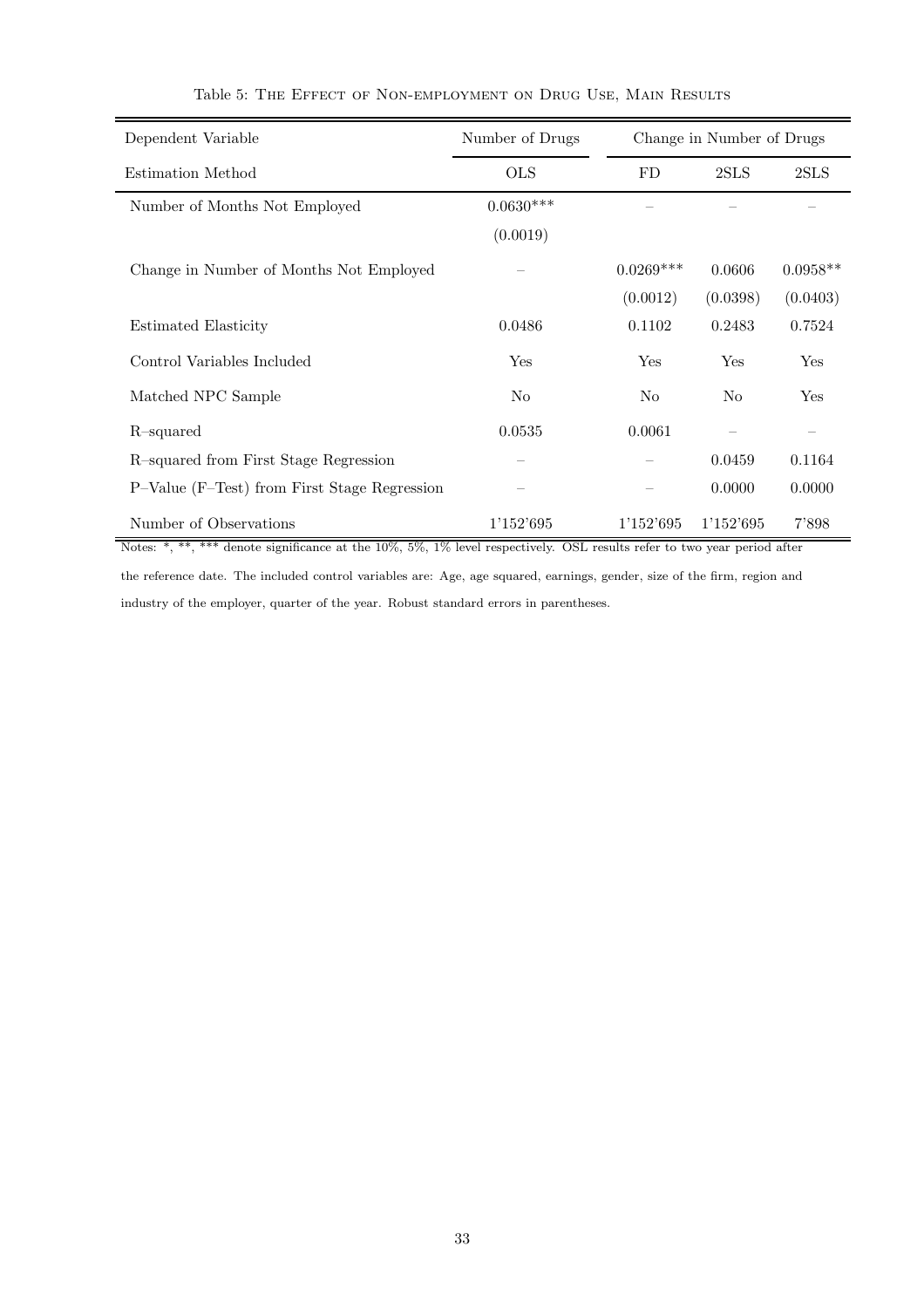| Type of Drug |               | Incidence of |  |
|--------------|---------------|--------------|--|
| Psychotropic | Psychosomatic | Drug Use     |  |
| 0.0353       | $0.605**$     | $-0.0004$    |  |
| (0.022)      | (0.0304)      | (0.0035)     |  |
| Yes          | $_{\rm Yes}$  | Yes          |  |
| 7'898        | 7'898         | 7'898        |  |
|              |               |              |  |

| Table 6: TYPE AND INCIDENCE OF DRUG USE, MATCHED NPC SAMPLE (2SLS) |  |  |  |
|--------------------------------------------------------------------|--|--|--|
|                                                                    |  |  |  |

squared, earnings, gender, size of the firm, region and industry of the employer, quarter of the year. Robust standard

errors in parentheses.